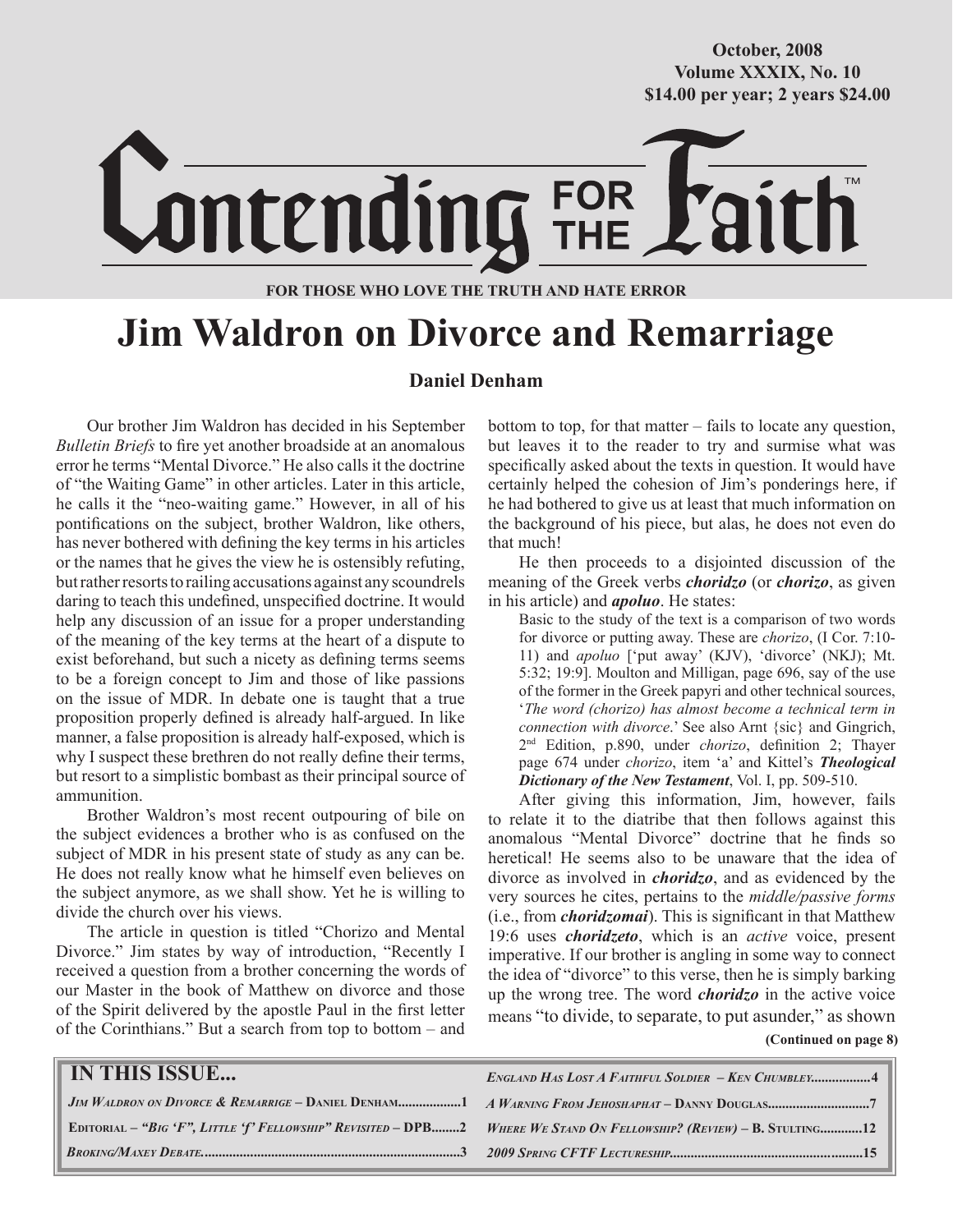

#### **David P. Brown, Editor and Publisher dpbcftf@gmail.com**

*COMMUNICATIONS received by CONTENDING FOR THE FAITH and/or its Editors are viewed as intended FOR PUBLICATION unless otherwise stated. Whereas we respect confidential information, so described, everything else sent to us we feel free to publish without further permission being necessary. Anything sent to us NOT for publication, please indicate this clearly when you write. Please address such letters directly to the Editor-in-Chief David P. Brown, P.O. Box 2357, Spring, Texas 77383. Telephone: (281) 350-5516.*

#### **SUBSCRIPTIONS RATES**

*Single Subscriptions: One Year, \$14.00; Two Years, \$24.00. Club Rate: Three One-Year Subscriptions, \$36; Five One-Year Subscriptions, \$58.00. Whole Congregation Rate: Any congregation entering each family of its entire membership with single copies being mailed directly to each home receives a \$3.00 discount off the Single Subscription Rate, i.e., such whole congregation subscriptions are payable in advance at the rate of \$11.00 per year per family address. Foreign Rate: One Year, \$30.*

#### **ADVERTISING POLICY & RATES**

*CONTENDING FOR THE FAITH was begun and continues to exist to defend the gospel (Philippians 1:7,17) and refute error (Jude 3). Therefore, we are interested in advertising only those things that are in harmony with what the Bible authorizes (Colossians 3:17). We will not knowingly advertise anything to the contrary. Hence, we reserve the right to refuse any offer to advertise in this paper.*

*All setups and layouts of advertisements will be done by CONTENDING FOR THE FAITH. A one-time setup and layout fee for each advertisement will be charged if such setup or layout is needful. Setup and layout fees are in addition to the cost of the space purchased for advertisement. No major changes will be made without customer approval.*

*All advertisements must be in our hands no later than two (2) months preceding the publishing of the issue of the journal in which you desire your advertisement to appear. To avoid being charged for the following month, ads must be canceled by the first of the month. We appreciate your understanding of and cooperation with our advertising policy.*

*MAIL ALL SUBSCRIPTIONS, ADVERTISEMENTS AND LETTERS TO THE EDITOR-IN-CHIEF, P. O. Box 2357, Spring, Texas 77383-2357. COST OF SPACE FOR ADS: Back page, \$300.00; full page, \$300.00; half page, \$175.00; quarter page, \$90.00; less than quarter page, \$18.00 per column-inch. CLASSIFIED ADS: \$2.00 per line per month. CHURCH DIREC-TORY ADS: \$30.00 per line per year. SETUP AND LAYOUT FEES: Full page, \$50.00; half page, \$35.00; anything under a half page, \$20.00.*

*CONTENDING FOR THE FAITH is published monthly. P. O. Box 2357, Spring, Texas 77383-2357 Telephone: (281) 350-5516.*

> **Ira Y. Rice, Jr., Founder August 3, 1917-October 10, 2001**

## **Editorial... "BIG 'F' LITTLE 'f' FELLOWSHIP" REVISITED**

Many years ago apostate Rubel Shelly began advocating his "Big 'F', little 'f' fellowship", aka, "upper case, lower case fellowship." This false doctrine permits churches of Christ to fellowship those who use mechanical instrumental music in their worship, partake of the Lord's Supper on other days other than Sunday and in general fellowship the mainline denominations. For example, it relegates partaking of the Lord's Supper *only* on the first day of the week and *only* singing for the music used to worship God to the low level of "Church of Christ traditions." Thus, according to Shelly's error such actions, peculiar to the church of Christ, are only matters of option but not obligation. The previous examples by no means cover all that Shelly's "Big 'F', little 'f' fellowship" allows the church to fellowship, but they do serve to show what scriptural obligatory identifying marks of the Lord's church Shelly's false doctrine destroys.

Shelly's false doctrine does not teach that churches of Christ *must* give up what it reduces to "our traditions," but it permits the church to fellowship those who do not believe and conduct themselves according to "our traditions." In reality, it declares the church of Christ to be a denomination.

Due to the historical connection of the Independent Christian Church, Disciples of Christ and the church of Christ, this error is directed at uniting them by changing obligatory matters into optional ones. However, it fails to accept the historical fact that the Independents and Disciples long ago forsook the New Testament as their only rule of faith and practice. In so doing they have embraced sectarian denominationalism, themselves becoming two more sects among the other sects. This is Shelly's goal for the churches of Christ—a goal being sought after and reached by many congregations.

On page 12 of this issue of *CFTF*, Bruce Stulting reviews an article by Kevin Cauley. Cauley's article implies a scaled down version of "Big 'F', little 'f' fellowship." Cauley is capable of better thinking than his article reveals. What Cauley, the Southwest Church of Christ, Austin, TX, their lectures and work, the Southwest School of Bible Studies, Memphis School of Preaching and lectures, the *Spiritual Sword* magazine and lectures, the Gospel Broadcasting Network, et al., are doing is practicing *a limited application* of Shelly's false doctrine. If they deny it, let them demonstrate the difference in what they are advocating and doing in extending fellowship to Dave Miller, Stan Crowley, et al., and what Shelly teaches and practices regarding fellowship.

In his article Cauley relegates Dave Miller's false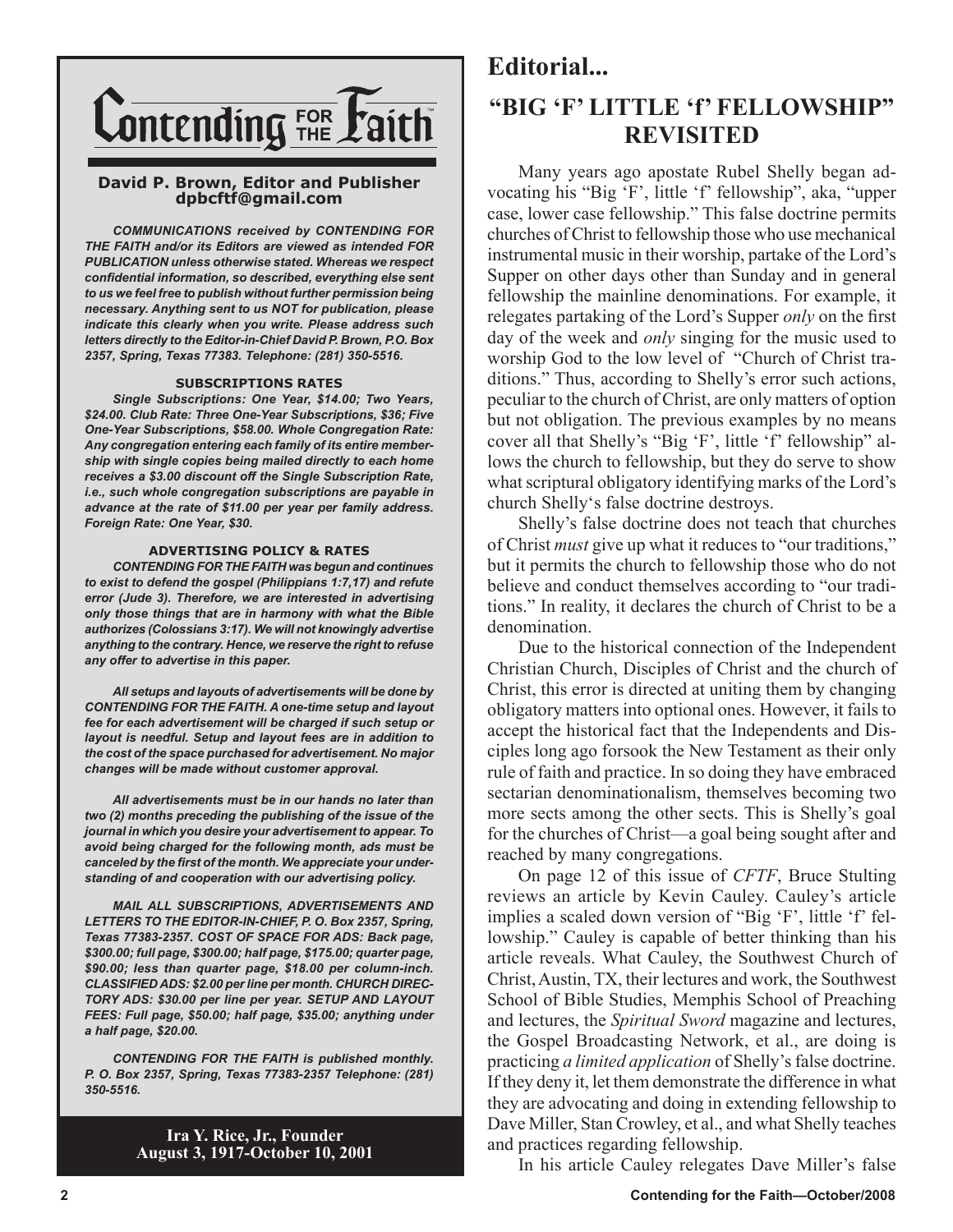doctrines concerning the re-evaluation/reaffirmation of elders and MDR to matters of no spiritual consequence. Thus, Miller's errors should be ignored and fellowship with him and those who fellowship him maintained.

Shelly and friends must be elated as they watch their old enemies, the SW Church, SWSBS, MSOP, Curtis Cates, Garland Elkins, Alan Highers, Robert Taylor, the *Spiritual Sword* magazine and lectures, GBN, et al., practice their limited version of his "Big 'F', little 'f' fellowship." Shelly fully knows that logically those who attempt to justify their fellowship with Miller and Crowley are practicing what he began to advocate almost thirty years ago. But he also knows, his old enemies are accomplishing for him what he could never do personally—s*ow the seed of his "Big 'F', little 'f' fellowship" among themselves and demonstrate its practice—albeit on a limited scale.*

Shelly and friends know there are many people (especially young people and preacher students) in the SW Church, SWSBS, Forrest Hill-Irene Church, MSOP, et al., that stand where these churches and schools do regarding Miller and friends. He knows they would never directly receive from him or his friends their fellowship doctrine. However, he also knows that when Alan Highers, the *Spiritual Sword* magazine and lectures, Curtis Cates, Garland Elkins, Robert Taylor, MSOP and lectures, SWSBS and lectures, et al., teach it and practice a limited version of it, those influenced by their examples will embrace at least that application of his fellowship doctrine. In time Shelly and friends know at least some of those brethren will logically carry his false views on fellowship to its logical conclusion and full potential—the place where Shelly, Max Lucado, Lipscomb U., Abilene Christian U. and all the rest of the rank apostate crowd are today. See documentation of such in the Sept. 2008 issue of *CFTF.*

How ironic (very sad, but never the less ironic) that Cates, Elkins, Highers, Taylor, et al., who so ably opposed (and correctly so) Shelly's false fellowship doctrine in times past, now have embraced for the time being a scaled down version of it. Who could have thought such a thing could happen?

As Samson lost his God given strength when his hair was cut, so these modern day Samsons stand before us shorn of their spiritual power. And, as King Saul fell from his faithfulness, so pride once again has slain the mighty. Can these brethren not find it in themselves to repent? And, why are they angry at us for continuing down the same righteous path they seemingly once walked in so faithfully? We have not moved, but we know who has.

#### **—DAVID P. BROWN, EDITOR**



 **Affirm—Darrell Broking Deny— Al Maxey**

 **Affirm—Al Maxey Deny—Darrell Broking**

**The Debate Began With Darrell Broking's First Affirmative Posted on July 3, 2008.** 

*salvation.*

1st Affirmative: Darrell Broking 1st Rebuttal: Al Maxey 2nd Affirmative: Darrell Broking 2nd Rebuttal: Al Maxey 3rd Affirmative: Darrell Broking 3rd Rebuttal: Al Maxey 4th Affirmative: Darrell Broking 4th Rebuttal: Al Maxey

1st Affirmative: Al Maxey 1st Rebuttal: Darrell Broking 2nd Affirmative: Al Maxey 2nd Rebuttal: Darrell Broking 3rd Affirmative: Al Maxey 3rd Rebuttal: Darrell Broking 4th Affirmative: Al Maxey 4th Rebuttal: Darrell Broking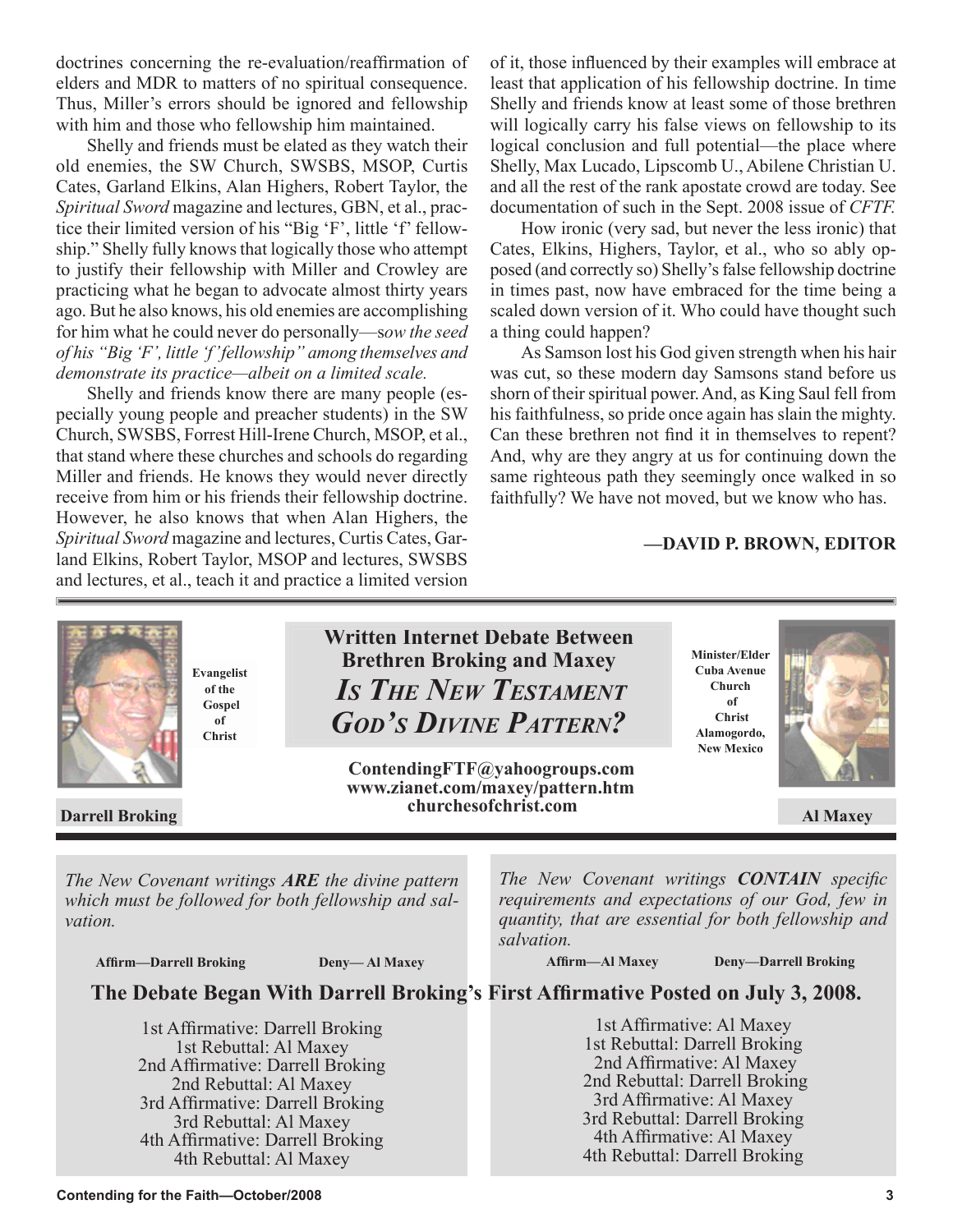# **THE CHURCH IN ENGLAND HAS LOST A FAITHFUL SOLDIER OF THE CROSS**

#### **Ken Chumbley**

In the early hours of June 4, 2008, Graham Moulton, a faithful soldier of the cross laid down his armor and passed from this earthly scene. At that time, the church in England lost one of its most zealous and tireless workers for the truth.

Just before my annual trip to England at the beginning of March, I received a phone call on Saturday evening informing me that Graham had been found collapsed at his home and had been hospitalized in Cambridge. Just before I left on the following Monday, I received another call letting me know that Graham was being taken in for emergency brain surgery and there was much uncertainty regarding the outcome. Thus, I traveled to England not knowing what the results of the surgery would be. I arrived at the Moulton's home in Cambridge just before noon. I was met by their youngest daughter, Hannah, and we then went to the hospital. Graham was in intensive care and still unconscious. Later he did regain consciousness and immediately recognized me. He had to have more surgery on the following Wednesday. I was thankful that I was able to spend a lot of time with Graham and the family while he was hospitalized and to be able to offer what help and comfort that I could. The diagnosis was that Graham had an inoperable brain tumor and was given up to seven months to live.

Graham was able to return home. He remained in good spirits and was able to communicate with others. I returned home with a heavy heart at the end of my time in England. I remained in regular phone contact with the family and was able to speak with Graham. For a number of weeks the family was able to do some things together including gathering for worship with the brethren at Mildenhall where Graham had labored so long. One Saturday they drove to the beach at Hunstanton as Graham desired to see the ocean one more time. However, Graham used the time that he had to continue to influence others and to seek to teach the gospel to all he could and to try to encourage brethren to be faithful. His condition deteriorated in May and he was unable to leave the house; a hospital bed had to be placed in the living room. This meant that the family had to get rid of their living room furniture in order to accommodate the bed. However, his condition continued to worsen and reached the point where the family was unable to do all that needed to be done. He was then taken to a hospice where he was cared for until he passed away. Joan spent countless hours at his bedside—doing all she could until the last.

After I returned home in March, I told Linda, my wife, that I needed to be there to help Joan and the girls and the Mildenhall church when Graham died. She instantly agreed and the brethren here at the Belvedere congregation were agreeable for me to go at very short notice when he died. When I informed Joan that I would be coming over, she was so

thankful. How we were going to accomplish this financially, I did not know. However, thanks to faithful brethren on both sides of the Atlantic, the funds were available. Thus, when I left for England on June 4, my expenses had been covered. When I arrived the next day at the Moulton's house, I was greeted with "man hugs" from Joan and the girls! I will always be grateful to the brethren for providing the finances for me to able to assist this faithful family and the Mildenhall congregation that Graham had served in their hour of need.

Graham was born in London on May 21, 1947. While living in Switzerland he came into contact with members of the Lord's church, was taught the truth and was baptized into Christ. Later he returned to Great Britain and enrolled in the North Ireland Bible School (predecessor of the British Bible School). He completed his work there and graduated on 1<sup>st</sup> February 1975. He met his wife to be (Joan) at Brandon, Suffolk in 1979 and they were married the following year in Birmingham, Joan's home town. They worshipped with the church in Brandon.

At the time the Brandon church was seeking to establish a congregation in Cambridge. In 1982 Graham and Joan moved there to work with Lloyd Mansfield in establishing a congregation there. At the time Graham began receiving support from a congregation in the States. A conflict arose because they were coming across couples who were living together but not married. Lloyd insisted that Graham baptize those couples who wanted to be baptized without their repentance and separation from their unscriptural relationships. Graham refused to do so. Thus after about a year, as a result of the efforts of Lloyd Mansfield, Graham's support ceased. Mansfield did not consider Graham a co-worker, but rather one who worked under his leadership. He even appealed to Hebrews 13:17 in an effort to give scriptural authority for his actions toward Graham (this was later documented in a letter written by Mansfield). He was able to convince the eldership in Texas that was supporting both of them to withdraw Graham's support (Lloyd was not an elder but sought to apply Heb. 13:17 to himself anyway). That these things were true, we were later able to ascertain from sources independent of both Graham and Lloyd.

Despite all of this, for a time the Moulton family continued worshipping with the congregation as they sought to determine what to do about the matter. During this time Graham took a position with the school system as a caretaker (janitor). It was financially difficult for them at this time because they had one daughter (Rebecca) and another baby was on the way. During the time that the Moultons remained with the congregation, Mansfield and others whom he enlisted to help him continued to harass the Moulton family even during the time leading up to the birth of their second daughter (Hannah). During this same period Graham was diagnosed with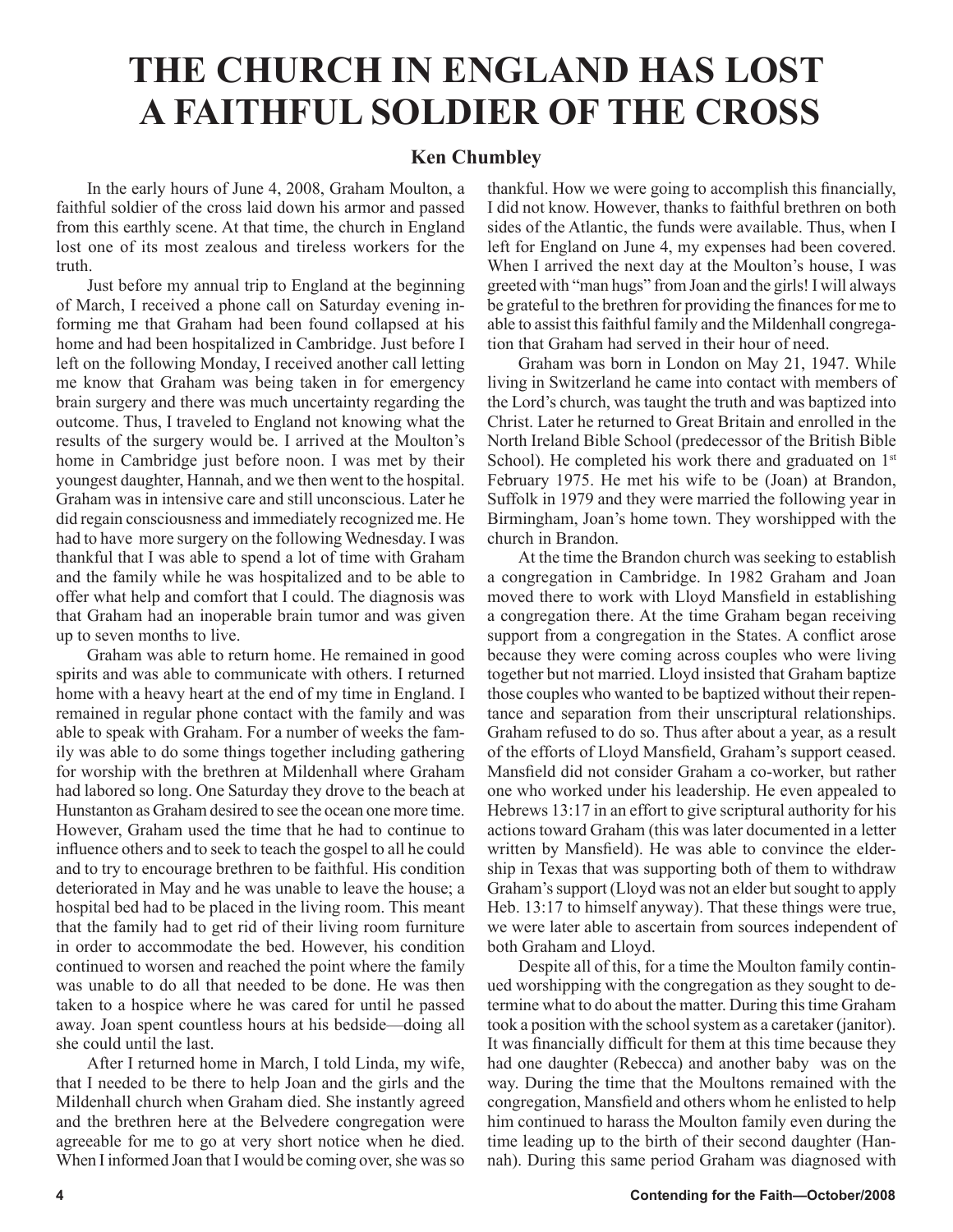testicular cancer. Thought Graham eventually recovered and was able to continue his work, at the time this was an added burden to the family.

By the later part of 1985, the situation had become completely untenable as a result of the continued false teaching of Lloyd Mansfield. Graham had sought assistance at the time from those who were the elders at the church in Corby, England and who, as such, were the overseers of the British Bible School—Frank Worgan, Albert Winstanley and Joe Nisbet. All of these men were fully supported from the States and worked with the school. Worgan served as evangelist for the Corby church and Nisbet as the director of the school. Further, Nisbet had been the director of the Bible School in North Ireland when Graham had attended. However, they refused to intervene (It should be noted that Mansfield was, at the time, a teacher in the school).

My family and I had gone

to England in the summer of 1985 to establish the church in Peterborough. However, it was not until the fall of 1986 that I first became acquainted with the Moulton family. They had placed a news report in the British *Christian Worker* talking about the South Cambridge congregation. As a result of that, I, along with Mark Lewis and Don Underwood (both at Peterborough at the time), traveled to Cambridge to meet the

Moultons. Graham met us at the door and graciously invited us in. To start with he and Joan were very cautious about talking to us. They later told us that they were concerned that we were more of Lloyd Mansfield's "heavies" and we had come to harass them. However, after a short while, they realized that we were not connected with Lloyd in any way, were unaware of what had happened at the Cambridge congregation and were genuinely interested in the work they were trying to do. As a result Graham and Joan poured out their hearts to us. It was a relief to have someone who would listen. As indicated previously, all that they told us was later verified from other sources.

Following this meeting, the Peterborough church placed a report in the *Christian Worker* and at the end of the report mentioned the South Cambridge congregation, encouraging brethren to support their efforts. However, when the *Christian Worker* came out, the report from Peterborough was there, but minus the last sentence regarding the South Cambridge church. We contacted the editor (Albert Winstanley—the same one mentioned above) to see whether it was an oversight. It was NOT. It had been deliberately left out of our report. However, he did publish a report from the Cambridge congregation that was very critical concerning the South Cambridge church. At this time it became clear to us that the "triumvirate" that controlled the British Bible School and the Corby church were willing to fellowship false teachers for not only did they continue to use Mansfield as a teacher but

**Contending for the Faith—October/2008 5**

also another that we had learned was a false teacher, Trevor Williams, and even though evidence was presented to prove he was a false teacher, they continued to use him. Today the British Bible School and those associated with it are still in the forefront of liberalism in Great Britain. (Documentation of all of this is available on CD.

Even though it was clear that the "establishment" would not help the South Cambridge church or the Moulton family, the Peterborough church determined to do so. One of the first things we did was to provide the Moulton's with a telephone so that they could have a means of contact with those they sought to teach. At the time it was **very** expensive to have a phone installed if there was not a line already to the house (about  $£100.00 - $250.00 -$  which in 1986 was a lot of money for a low paid janitor!). Also, several would go over to assist in preaching and teaching. Since they met on Sunday night



**Rebecca Graham Hannah Joan**

for worship – when they could rent the school where Graham worked and Tuesday for the mid-week service at the Moulton's house, it made it easier as the Peterborough church met Sunday morning in rented facilities and Wednesday nights in our home. Later, I started working with them on a regular basis which resulted in our working closely together from that time forth until Graham's passing.

Soon after I started teach-

ing on a regular basis I began discussing the errors of the Boston/Crossroads Movement since some had come from Boston and had established what was called the Central London Church and were causing problems even as some in the British churches were welcoming them with open arms. As we discussed the errors and tactics of the movement, Graham and Joan came to the realization that some of the things they had objected to, believing they were erroneous, that Mansfield was bringing into the congregation were coming from the Central London church. They had not known the source of the errors at the time, but they remembered that Mansfield spent time with the Central London church and their evangelists.

Later, my family and I worked full time with the South Cambridge congregation until we returned to the States in the summer of 1992. As a result, we worked with Graham and the brethren there very closely. We found that Graham and his family were tireless workers for the Lord and His truth. His work never paid that much but the family were willing to sacrifice for the truth and this continued for the remainder of his life thus setting an excellent example for others. It was with great sadness that we left the work in England in the summer of 1992 because of support problems. Before we left, Graham (as well as some others) asked that I return each year to assist the work in England. This I agreed to do provided I was able to raise the necessary funds. Thanks to the support of brethren, I have been able to fulfill this commitment each year. Provided funds are available, I plan to continue to do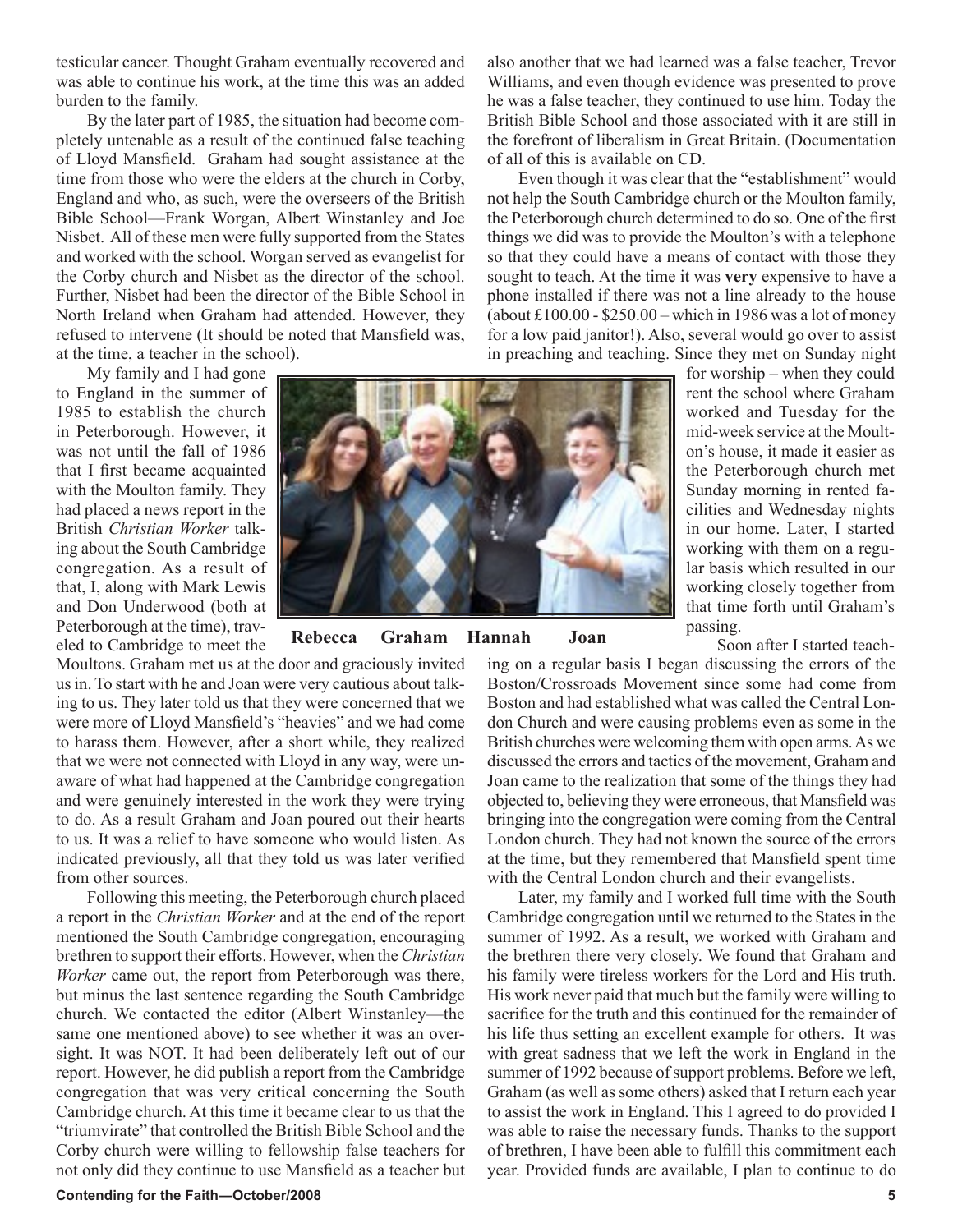so as long as I am physically able.

While we worked with the congregation at South Cambridge, we had brethren who were stationed with the United States Air Force at Mildenhall and Lakenheath bases. Because it was difficult for the military brethren to make it to Cambridge, especially for the mid-week meeting, it was decided to have two meetings with one being closer to the base at the home of one of the families. The Moulton family were faithful in attending both in spite of the work situation, the distance, and the expense of traveling. A number of years later, the Graham, along with other brethren, decided to form a separate congregation meeting in Mildenhall to assist those brethren and to reach out into the community around the bases. They have worked with this congregation ever since.

The first convert that Graham and Joan had after their separation from the Cambridge congregation and the establishing of the South Cambridge congregation was a young lady by the name of Sarah. Later, in the course of her employment she met a man who had been raised a Methodist but had become disenchanted with that faith and was seeking the truth. Keith later obeyed the gospel though Graham's influence and teaching. Later Graham assisted me in officiating at Keith and Sarah's wedding. Keith and Sarah Sisman now meet with the Ramsey church where Keith does most of the preaching. That congregation has hosted the Preaching The Whole Counsel of God Lectures English Lectureship series for the past several years. Without the influence of Graham in Keith's life, we would not have that lectureship today. Graham has been throughout a great supporter of these efforts as with all efforts to promote sound doctrine in England where liberalism has affected so much of the church. In the face of this liberalism, Graham and Joan have, over the years, stood out as bulwarks for the truth despite personal difficulties and the attacks of unsound brethren.

During all those years, I have continued to work with the Moulton family and others. The Moulton's faithfulness has been evident throughout these years and, I am convinced, continues with Joan and their daughters, Rebecca and Hannah. Indeed, the very evening following the funeral was the midweek Bible study and all three were there knowing that this is where Graham would have wanted them to be and where they knew they needed to be, such is their example.

As I conclude, I would like to say a word about Joan's financial situation. They did not have any life insurance policies and when I spoke to Joan she was anticipating having to pay funeral expenses out of Graham's final salary check, hoping that would be enough. Fortunately, brethren came to her assistance and Joan did not have that burden. She told me that she thought she would receive a small widow's pension that would amount to about \$200.00 per month. Such would not even cover the rent on the council house (local government housing) in which they live. The rent runs at about \$200.00 **per week** and additionally they have what is called "council tax" of about \$150.00 per month. These expenses must be met **before** utilities and groceries. Rebecca and Hannah are, at this time, living at home and can help but they have their own expenses, including student loans. During Graham's illness Joan had to quite her part–time job to care for him. When she sought to get some help with her rent, she was told that because she quit her job voluntarily she was not entitled to any assistance with the rent, so much for the concern of political liberals!

After Graham died, Joan sought to get the name of one of the girls added to the tenancy agreement. However she was told that this was not possible since they were her children (even though they are now adults). Instead she was told that if she got a partner – and clearly it did not matter whether that partner was a man or woman, married or not – she could have that partner added! She also asked what would happen if anything happened to her and was told they would move the girls out because it was a "family home" (Again such loving liberals!). This is the only home the girls have ever known.

Further Joan has an aged mother who is basically housebound and a disabled brother who live near Birmingham (about 80 miles away from Cambridge) that she helps care for. Rebecca is the only one who drives and she needs her car for her teaching as she works with several schools in the county. Thus Joan often has to take public transport (bus or train) to go help her mother and brother and fares are not cheap. During the summer Joan has had some foreign students at the house who are in Cambridge for short periods of study. This is something that they have done for years to help with their finances and this year also served to help them with other people around the house. Now that summer is over she hopes to get at least a part-time job doing janitorial work similar to what she had been doing in the schools before Graham became ill. Although Joan is not one to complain, I know she has a hard time financially. Thus, if any could help her in some way financially it would be greatly appreciated. Funds can be sent to the Belvedere church and we would ensure that the funds are forwarded to her. If any one is worthy of assistance Joan certainly is as the Moulton family have sacrificed so much over the years for the cause of Christ.

> **—Belvedere Church of Christ 535 Clearwater Road Belvedere, SC 29841-4350**

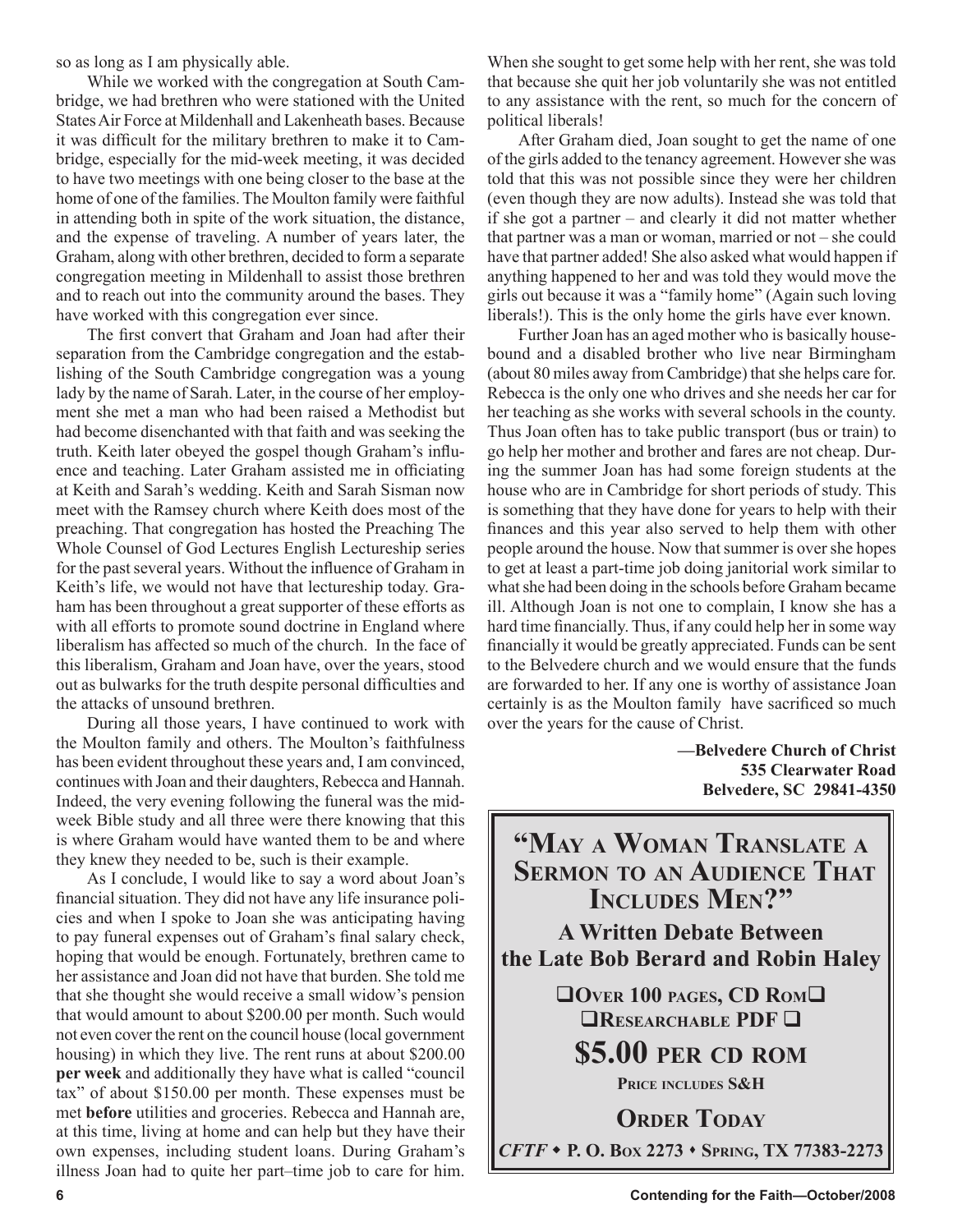# **A Warning From Jehoshaphat**

#### **Danny Douglas**

Jehoshaphat began his 25 year reign as king in Judah about 100 years after the death of his great-great-great grandfather, king David of Israel, around 914 B.C. (1 Kings 2:12; 11:43; 14:31; 15:8; 22:41). He did not walk in the sins of his grandfather, Abijam, and his great grandfather, Rehoboam (1 Kings 14:31-15:3), but did that which was **"right in the eyes of the Lord,"** like his father, Asa (1 Kings 22:43). Inspiration declares many good things about Jehoshaphat and his rule:

**And the LORD was with Jehoshaphat, because he walked in the first ways of his father David, and sought not unto Baalim; But sought to the LORD God of his father, and walked in his commandments, and not after the doings of Israel. Therefore the LORD stablished the kingdom in his hand; and all Judah brought to Jehoshaphat presents; and he had riches and honour in abundance. And his heart was lifted up in the ways of the LORD: moreover he took away the high places and groves out of Judah (2 Chron. 17:3-6). Moreover, he sent Levites forth with his princes to be sure that God's word was taught in the land: "And they taught in Judah, and had the book of the law of the LORD with them, and went about throughout all the cities of Judah, and taught the people"** (cf. 2 Chron. 17:7-9).

God blessed and strengthened Judah during this time (cf. 2 Chron. 17:10-19). In fact: **"...the fear of the LORD fell upon all the kingdoms of the lands that were round about Judah, so that they made no war against Jehoshaphat"** (2 Chron. 17:10).

Nevertheless, the fourth king of Judah made a serious mistake. **"Jehoshaphat had riches and honor in abundance; and by marriage he allied himself with Ahab"** (2 Chron. 18:1; NKJV). There was really no excuse for giving his son, Jehoram, in marriage to the daughter of Ahab, who was infamous for his great wickedness:

**And Ahab the son of Omri did evil in the sight of the LORD above all that were before him...And Ahab made a grove; and Ahab did more to provoke the LORD God of Israel to anger than all the kings of Israel that were before him** (1 Kings 16:30, 33).

Ahab was **"stirred up"** to **"work wickedness in the sight of the Lord"** by his wicked wife, Jezebel (1 Kings 21:25; cf. 16:31). In like manner, their daughter, Athaliah, would influence Jehoram to do **"evil in the eyes of the Lord"** (2 Chron. 21:6). After Jehoram succeeded Jehoshaphat to the throne of Judah, he: **"killed all his brothers with the sword, and also others of the princes of Israel"** (2 Chron. 21:4b).

Later, after Jehoram's death, Ahaziah his son reigned in his stead, and after he died, Athaliah, his mother, **"arose and destroyed all the seed royal of the house of Judah,"** with the exception of Joash who escaped. Then, she reigned over Judah (cf. 2 Chron. 22:1, 10-12). Jehoshaphat had no idea that the joining of his son to the house of Ahab in marriage would result in the bloodshed of his own sons and grandsons, and the promotion of idolatry and fornication in Judah (cf. 2 Chron. 21:5-13). Sadly, Jehoshaphat's son and daughter-inlaw and grandson, worked to undo all the good that he had done. In fact, the prophet of God, Elijah, declared to Jehoram, that he had: **"made Judah and the inhabitants of Jerusalem to go a whoring, like to the whoredoms of the house of Ahab, and also hast slain thy brethren of thy father's house, which were better than thyself"** (cf. Chron. 21:13). No doubt, Jehoshaphat would have cringed at the thought of the marriage of his son into this wicked family, had he been able to forsee the future.

Why today will God's people do so foolishly? We have example after example in the Scriptures to warn us against the danger of compromise and joining affinity with the wicked. Jehoshaphat who did right in many ways was very loose when it came to his fellowship practices. For example, after he went into battle with Ahab against Syria, Jehu the prophet said to him: **"Jehoshaphat, Shouldest thou help the ungodly, and love them that hate the LORD? therefore is wrath upon thee from before the LORD"** (2 Chron. 19:2). Likewise today, God commands us: **"And have no fellowship with the unfruitful works of darkness, but rather reprove them"** (Eph. 5:11).

Remember, as in the family of Jeshoshaphat, our precious children and grandchildren may later pay a heavy price for the compromises we make today. Moreover, let us be warned by the example of Jehoshaphat, that the good we have done in the past does not excuse us for compromising with error, and that these very compromises may undo much of the good that we have done in service to Christ.

> **—517 Gaylord St. Dresden, TN 38225 preacherdd@frontiernet.net**

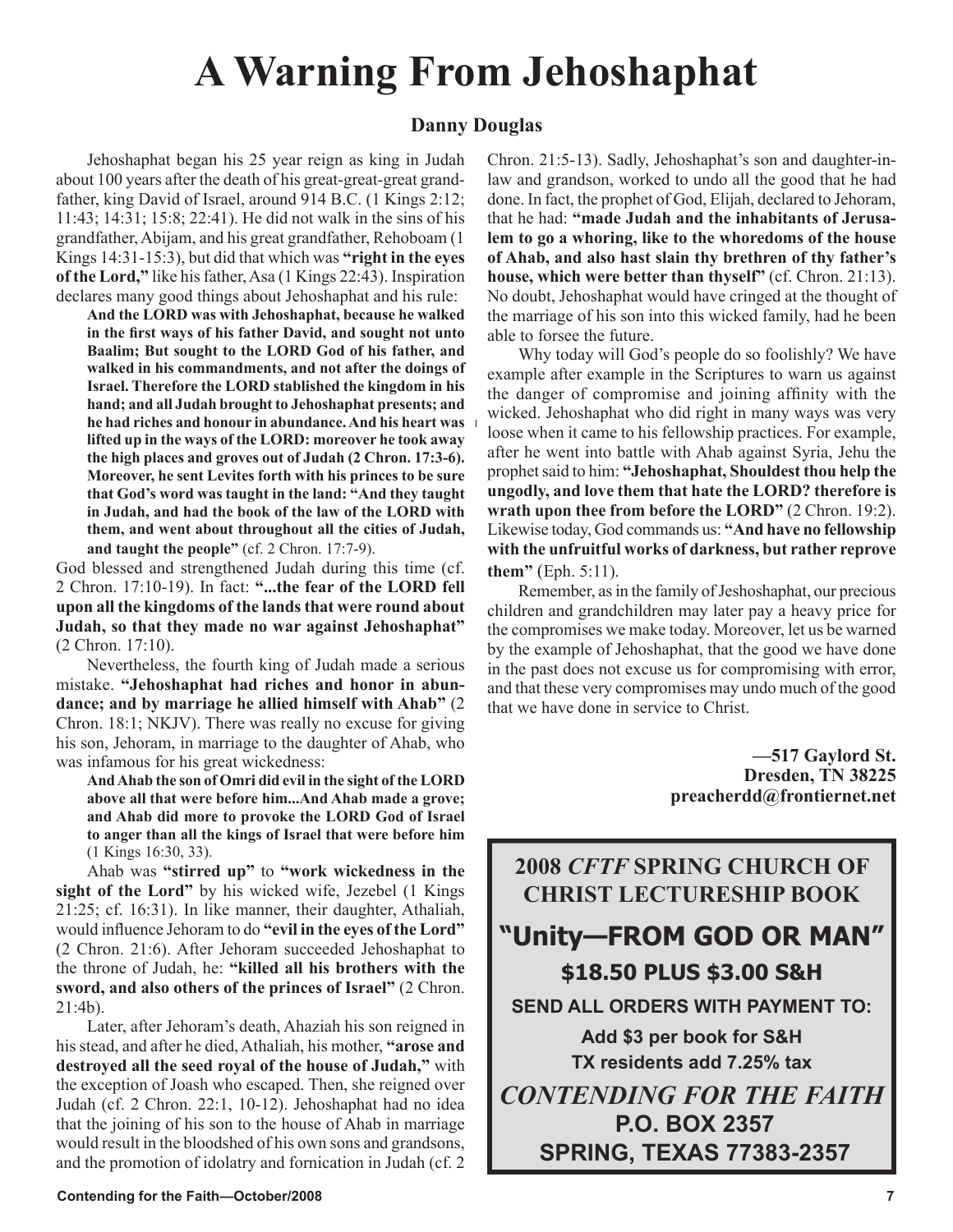#### **(Continued From Page 1)**

by the references cited by Waldron. Now one can *try to put* a marriage asunder through the means of a divorce for any cause, but there is a fundamental difference between the intended effect and the proposed cause. But, as Jim really makes no argument on the force of these terms despite his appealing to them, one is left to wonder what his intention really was for even introducing them here without making any real application from them. Is it his intention, for example, to try to impress those who may be naïve in the language with his supposed knowledge of Greek? At any event, there is no logical connection with his introductory paragraph and what follows in his article.

In his second paragraph, Jim asserts, "The fact that *chorizo* may apply to divorce is of no comfort to those who hold the neo-waiting game known as 'mental divorce,' which has been popular in some circles since the 1980s." Just who are these rascals who ostensibly "find comfort" that *choridzo* may be used of divorce? And what is "the neo-waiting game known as 'mental divorce'"? And who knows of this "neowaiting game" as "mental divorce"? None of these matters are addressed by our brother. He seems to be assigning ideas to a doctrine without having defined the doctrine itself, or even charitably allowing those whom he opposes here to define what they teach themselves! His statement is filled with specious and presumptive charges. I know of no one, for example, who "finds comfort" in the use of *choridzo* one way or the other! Maybe beating up on such a straw-man gives comfort to Waldron, *but it does nothing to address the substance of the real issues on MDR*.

Furthermore, in previous articles, as I have noted, Waldron has used the moniker "the Waiting Game," and again without defining the terms used. Now he resorts to the phrase "the neo-waiting game." Why? What is the difference between "the Waiting Game" and "the neo-waiting game," as indeed the central terms do imply a difference? Maybe, he will eventually enlighten us on this distinction and why the use of the prefix "neo" to describe the latter! We shall see, but we shall not hold our breath while waiting for it. It



*Matters of The Faith* .25 EACH OR \$20 PER 100 PLUS POSTAGE

### Order from:

 Lester Kamp • PO Box 440297 aurora, co 80044

is much more convenient for Jim and those in his camp to be cryptic as to what they are opposing than actually expose their own view to a more rigorous form of forensic study. I suspect also we will find that what he claims to have "become popular in some circles since the 1980s" may actually be much, much older than he would like to have to admit and with a far greater weight of evidence Biblically for it than he would like to contemplate. Perhaps, Waldron is not aware that over the past 200 years many good brethren have held to the view that he claims is heresy (e.g. Guy N. Woods, H. Leo Boles, M.C. Kurfees, J.W. McGarvey, et al.).

Next Jim cites the first part of 1 Corinthians 7:11 and then asserts:

This makes it clear that a woman can be *choristhe* from her husband and be spoken of as '*unmarried*,' yet she is obligated to remain single or be reconciled to her '**husband**.' It is not that an unscriptural divorce is not a divorce or cannot take place, but it is *an invalid* divorce and therefore renders *any* succeeding marriage to another adulterous (emphasis his, HDD).

Jim seems to have here a quite divided mind on the subject of "unscriptural divorces." He cannot make up his own mind as to whether they sever the Matthew 19:6 marriage bond or not. He contends that such divorces do in fact count, but the woman is still held in the text to be bound to her husband despite being "unmarried." He needs to come to grips with which term actually reflects the realistic condition of things and which term is used accommodatively to describe things as they **appear** in some of their relationships, unless Jim is ready to affirm that the woman in the text is both married and unmarried in the same sense at the same time to the same degree and in all of the same relationships, and also that she has a husband but does not a have a husband in the same sense at the same time to the same degree and in all of the same relationships! Is Jim ready to deny the Law of Noncontradiction? But, as I have said, he seems to be doubleminded on these matters, and probably should get his own thinking straightened out on the text before pontificating to

## **FREE CD AVAILABLE**

*Contending for the Faith* is making available a CD-ROM free of charge. Why is this CD important? ANSWER: It contains an abundance of evidentiary information pertaining to Dave Miller's doctrine and practice concerning the re-evaluation/reaffirmation of elders, MDR, and other relevant and important materials and documents directly or indirectly relating to the Brown Trail Church of Christ, Apologetics Press, Gospel Broadcasting Network, MSOP, and more.

To receive your free CD, contact us at *Contending for the Faith*, P. O. Box 2357, Spring, TX 77383-2357, or email us at cftfdpb@gmail.com.

If you desire to have a part in the distribution of this important CD you may make your financial contributions to the Spring Church of Christ, P. O. Box 39, Spring, TX 77383.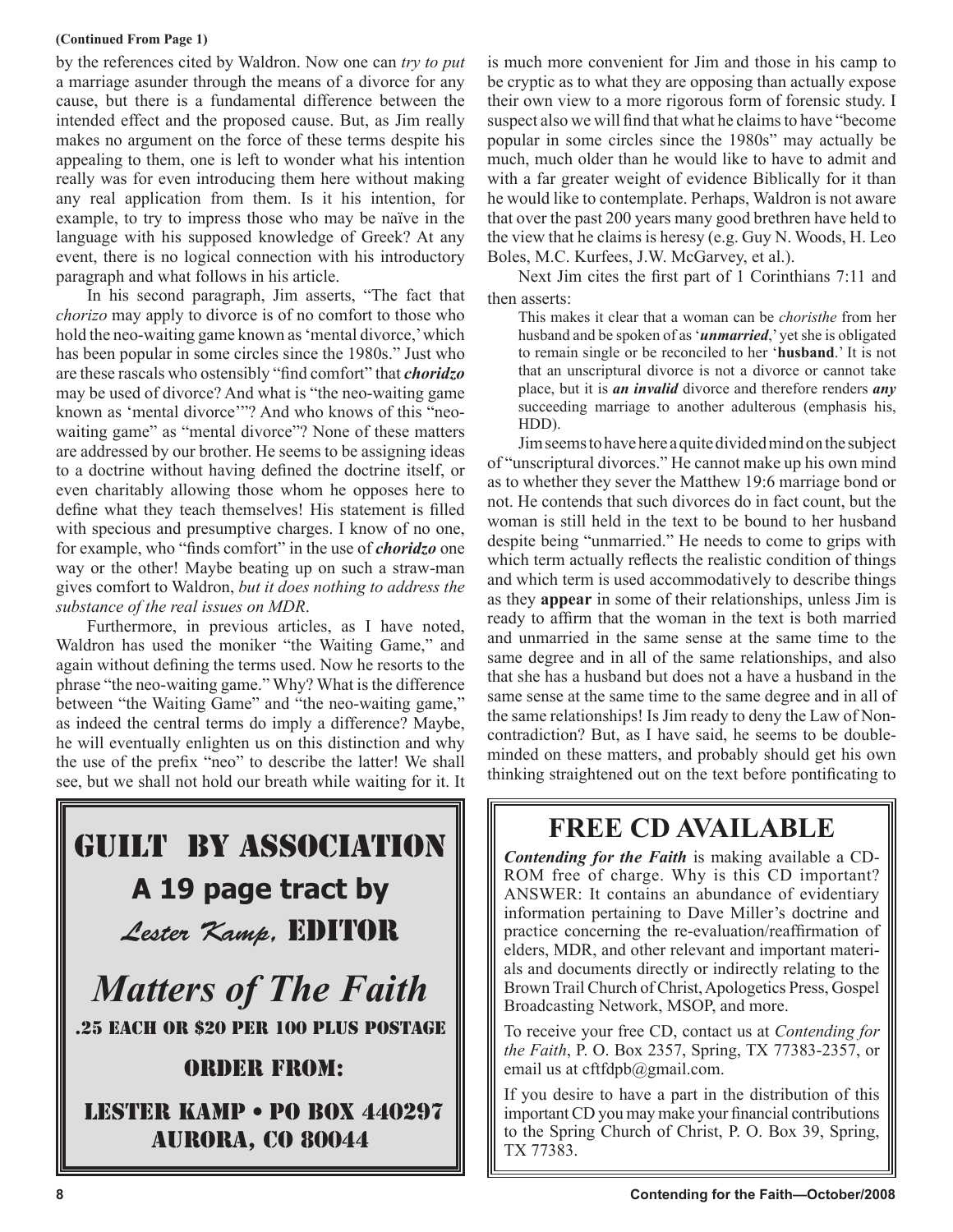brethren about what he considers to be a heresy!

Perhaps, our brother, for instance, should begin by reading the definition of the adjective "invalid," which he himself uses to describe such divorce action. Webster defines it, thusly: "not valid; having no force; null or void" (*Webster's New World Dictionary of the American*  Language, p. 395). If it is "invalid," then it "has no force." If it has no force, it is "null and void." If it is "null and void," then it is meaningless and has no bearing whatever on the reality of the situation. It is as though it never happened as far as God's Law is concerned! In the mind of God, as revealed in His Word, the woman is still bound to the husband as his wife. She is then "unmarried" only according to the outward appearance of things, especially from the perspective of civil law. She is thus commanded (present imperative) to "remain unmarried, or else be reconciled to her husband." She is "unmarried" from the standpoint of civil law and not from the perspective of God's Law. The language is then an **accommodation** to the appearance of things.

If being "unscriptural" makes the divorce "invalid," which is what Jim has implied, then the divorce has no real bearing on the actual status of the woman relative to her relationship with her husband as far as God's Word is concerned! In fact, the Greek text bears out that the woman is "married" – literally "stands married" – (perfect tense, v.10) to the man despite the divorce action. Otherwise, she would not even be amenable to the command which is addressed specifically to those who "stand married." There are other syntactical features to the text that indicate that the marriage tie has not been severed despite the divorce action. Logically as well, for any succeeding marriage to be adulterous, it **MUST** be the case that the original marriage still stands under the Law of God and has not been nullified itself by the divorce! By definition, the literal meaning of adultery involves sexual relations, which implies the continuing existence of the marriage tie. This **demands** the conclusion that a civil divorce on unscriptural grounds – viz. not for fornication – **does not** sever a Matthew 19:6 marriage bond! Jim cannot escape that fact, which is where his peculiar doctrine is hung, even as he implicitly admits in the very next paragraph of his article. Jim's position here involves a clear self-contradiction. He is affirming that the civil divorce in such a case is both valid and yet invalid at the same time in the same sense and relationships.

In the next paragraph, he writes: "This is true [i.e., the adulterous nature of any succeeding marriage under these conditions, HDD] because God holds them still bound or accountable to the spouse of their youth (Mal. 2:14)." He then appeals to Romans 7:1-3 to show that such a couple is still bound to one another despite divorce and remarriage to someone else by the woman, even though unscripturally divorced. The admission of this principle is fatal to Waldron's assertions earlier on the viability of the divorce action in 1 Corinthians 7:10-11. He cannot have it both ways! She cannot be married and yet not married in the same sense at the same time to the same extent in all of the same relationships. He cannot be both her husband and yet not her husband in

the same sense at the same time to the same extent in all of the same relationships. Also, by admitting that she is still bound to her original husband, despite the civil divorce, Jim Waldron, whether he recognizes it or not, has just granted the primary principle on which the view he ostensibly is attacking actually rests! He thus forfeits his own case!

Now watch this next point. Jim writes, after referring to the Lord's words in Matthew 5:31-32:

In the face of this affirmation by the Savior Himself it takes subjective (not to say existentialistic) reasoning to claim that a wife put away arbitrarily against her will and in the face of her protests may claim a mental divorce from her husband subsequent to his remarriage or otherwise committing adultery.

Let us take the following scenario and see how consistent brother Jim would be on the case. Let us postulate a case where Sue, who herself is innocent, discovers that her husband, Tom, is guilty of adultery and first seeks to restore him and save the marriage, while as yet no civil divorce has taken place. But Tom, utilizing the time that Sue has taken to try to save him and the relationship, secretly contacts a lawyer and files for divorce, while fully intending on marrying his paramour. Let us also postulate that the divorce is contested by Sue, but eventually the judge in the case decides to grant it on the unscriptural grounds of mutual incompatibility or simply a "broken marriage." Tom then goes ahead and marries his paramour. Some true/false questions for Jim are now in order:

1) Prior to the civil divorce, Sue had the scriptural right to put away Tom on the grounds of fornication. *True or False*.

2) At the point that Tom filed for divorce on grounds other than fornication, said action deprived Sue of the right of Scriptural remarriage. *True or False*.

3) At the point that the judge gaveled the case in favor of Tom, said action deprived Sue of the right of Scriptural remarriage. *True or False*.

4) By failing to get to her lawyer's office and filing for divorce on the grounds of adultery first, Sue forfeited the

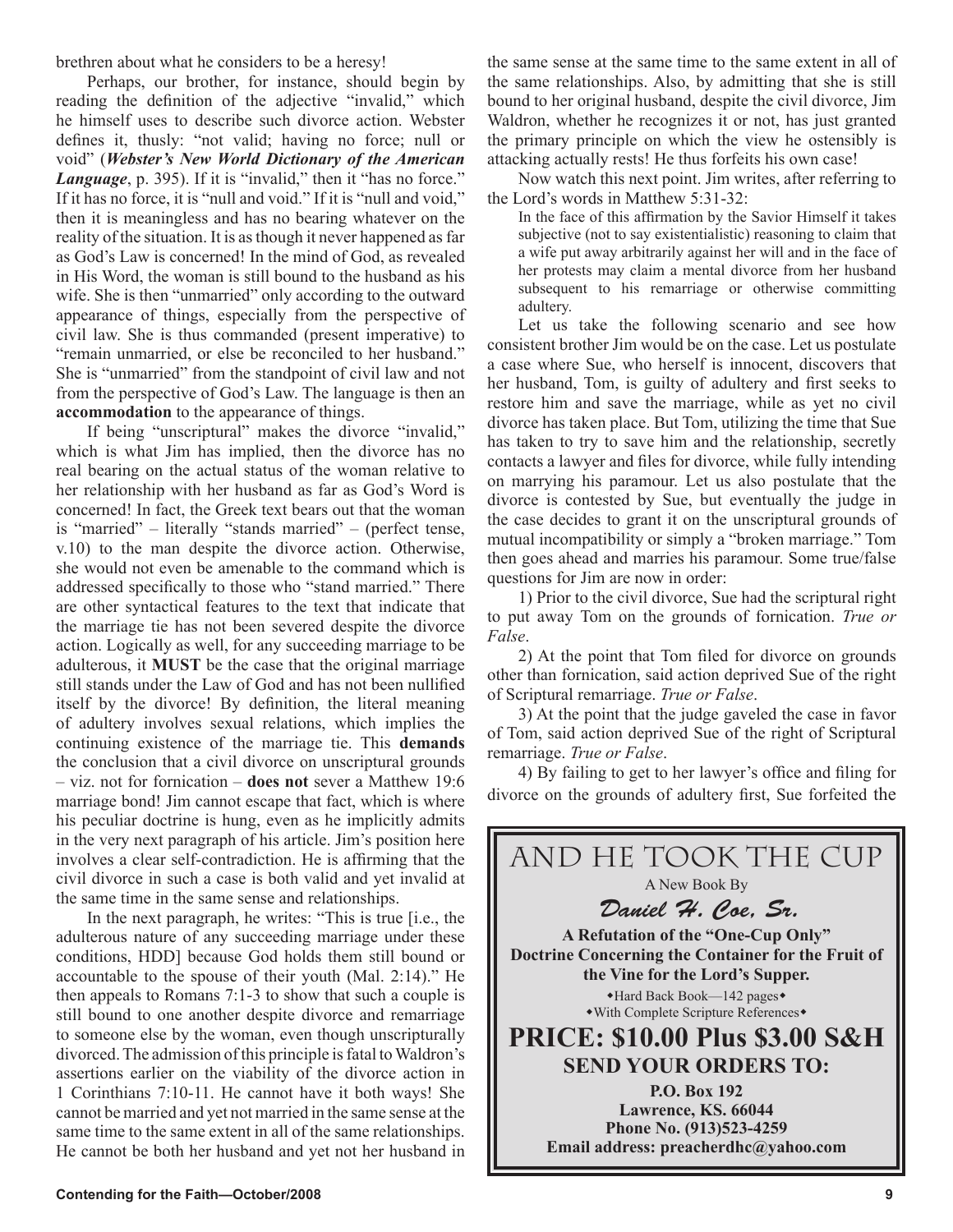right of remarriage. *True or False*.

5) A civil divorce like that under contemporary U.S. law is the kind of divorce action specified by the Lord in Matthew 5:31-32 and 19:9. *True or False*.

6) The civil divorce must be expressly filed as being on the grounds of adultery as per the Lord's specifications in Matthew 5:31-32 and 19:9. *True or False*.

7) There are no mental aspects at all involved in the divorce proceedings specified by the Lord in Matthew 5:31- 32 and 19:9. *True or False*.

8) A civil divorce necessarily severs the Matthew 19:6 marriage bond regardless of the grounds upon which it is obtained. *True or False*.

9) The divorce decree by a civil judge implicitly negates the rights of the innocent party (i.e., Sue). *True or False*.

10) The worst possible thing that Sue could do in order to protect her rights of remarriage was to seek first to save Tom and their marriage rather than filing for the divorce. *True or False*.

11) A civil divorce can be both an invalid divorce and yet a valid divorce at the same time and in the same sense and relationships. *True or False*.

12) The scriptural right of Sue to put away Tom was not nullified by the fact that Tom is the one who obtained the civil divorce on grounds not for fornication. *True or False*.

13) The Bible never uses words in an accommodative sense. *True or False*.

14) The Bible never refers to an adulterous legal union as a "marriage." *True or False*.

15) Every marriage decreed by civil law is a marriage recognized by God. *True or False*.

16) Every divorce decreed by civil law is a divorce recognized by God. *True or False*.

17) A constitutional amendment under United States law declaring all marriages to be null and void would mean that husbands and wives who are U.S. citizens in Scriptural marriages would be guilty of fornication if they continued to engage in sexual intercourse. *True or False*.

18) It is possible for a couple to have a Scriptural marriage in God's sight that is not recognized by civil law. *True or False*.

19) Where civil law accords with God's law, it is

obligatory that all marriages conform to civil law as well as God's law. *True or False*.

20) Where civil law does not accord with God's law, civil law has primacy in determining the Scriptural validity of a marriage. *True or False*.

*In focusing upon the central issue of dispute more clearly, let us also note the following salient points:*

1) All parties are agreed that adultery on the part of Tom has indeed taken place;

2) All parties are also agreed that Sue has the Scriptural grounds to put Tom away and marry another Scripturally marriageable partner; and

3) All parties are also completely agreed that if Sue filed for divorce on the grounds of adultery that she would then be free, upon obtaining said divorce, to contract another Scriptural marriage.

**But**, according to Jim Waldron, if Tom beats her to the courthouse or if the judge throws her case out of court (see the scenario below), then this action implicitly deprives Sue of the Scriptural right to remarry – and that through no fault of her own, according to Jim Waldron! In fact, if she **fails to file the divorce on the specific grounds of fornication or adultery** in the legal documents themselves, Waldron's doctrine implies that said failure deprives her of Scriptural right to remarry. Now I suspect – Jim will dispute that assessment, *but we will be more than happy to test it in four night oral public debate.*

Further, let us postulate yet another case where Bill discovers Sally is guilty of adultery and moves to put her away in the state having jurisdiction in the case. However, the state in question does not permit divorce on the grounds of fornication or adultery. The judge thus throws his case out of court. Questions:

1) Bill is deprived of the right to put away Sally on Scriptural grounds simply by being a resident of said state. *True or False*.

2) State laws based only on no-fault divorce or "broken marriage" decrees are states where **no** innocent party ever has the Scriptural right to put away a mate who is guilty of fornication. *True or False*.

3) State law always overrides or supersedes God's Law on the rights of the innocent party. *True or False*.

### **Past Spring** *Contending for the Faith* **Lecture Books Spring Lectureship Books In Print**

2007 Fellowship—From God or Man – \$17.00♦2006 *Anti-ism—From God or Man*? – \$17.00 *Morals—From God or Man*? – \$17.002004 *Judaism—From God or Man*? – \$17.00 *Premillennialism –* \$14.001995 *Isa. Vol. 1* Chapters 1–39 – \$12.00 *Isa. Vol. 2* Chap. 40-66 – \$12.001994 *The Church Enters the 21st Century* – \$12.00

**Add \$3.00 per book S&H TX residents add 7.25% tax**

SEND ALL ORDERS WITH PAYMENT TO: *CONTENDING FOR THE FAITH* **P.O. BOX 2357 SPRING, TEXAS 77383-2357**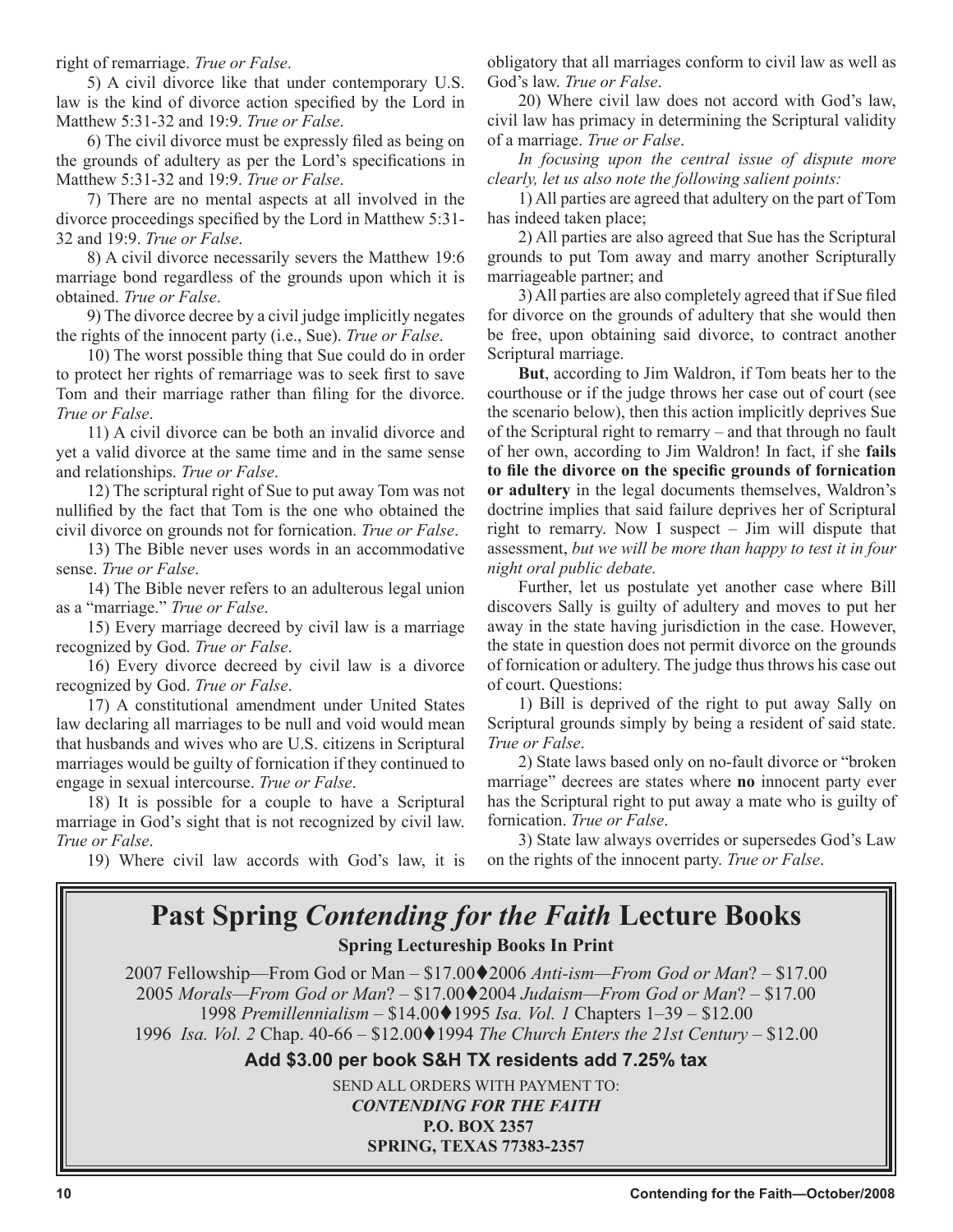4) In the case where an unbelieving husband deserts his believing, innocent wife and then commits adultery, the wife has the Scriptural right to put away the husband and marry again. *True or False*.

5) In the case where an unbelieving husband divorces his believing wife and then commits adultery, the wife has the Scriptural right to put away the husband and marry again. *True or False*.

It will be interesting to see how brother Waldron would deal with each of these situations given his expressed views on MDR. I suspect that he will give them but short shrift and ignore the obvious inconsistencies and self-contradictions involved his teaching when practical application comes to the forefront. Pet theories often suffer melt-downs in the face of real practical tests of their substance. Christian teaching is not only logically coherent and non-contradictory; it is also practically consistent and consonant.

Jim Waldron must hold either by explication or by implication that the divorce must be expressly stated as being on the grounds of adultery or fornication, and that it must be so expressly granted by the state. Otherwise, in trying to avoid what he accuses his opponents of believing, he winds up being guilty of said accusations himself. He holds then to some form of "mental divorce," as he has defined it, and is espousing some form of a "neo-waiting game" as he defines it, as a result. *Let him attempt to deny it!*

In trying to paint his opponents as being subjective and even existentialists in their reasoning, Jim becomes the epitome of such errors. He will ultimately – on the basis of his own subjective thinking rather than from the implications of the Scriptures – be compelled by the nature of his position to affirm that for the putting away in Matthew 5:31-32 and 19:9 to be Scriptural (and thus sanctioned by God) it must be:

1) Filed for specifically by the innocent party,

2) Expressly stated on the official state documents of action as being on the grounds of fornication or adultery,

3) Expressly granted and so gaveled by the presiding judge or magistrate as being so deemed, and

4) Expressly, precisely recorded in the state records and on the document of administration (i.e. the bill of divorcement) as so deemed as well.

**Any point** at which there is a failure to document expressly the grounds as being fornication or adultery, Waldron's position implies the existence of some "mental" aspect to bridge the gap. As he has defined such as subjective and even "existentialistic," then he succumbs to the same "evil" he ostensibly opposes! I say "ostensibly," because I am confident that his actual position involves sundry mental aspects throughout, despite his pejorative use of language against his opponents' view! The old axiom stands true – "What proves too much proves nothing!"

However, in his case he is the one who actually commits the real error of subjective – and existentialistic – reasoning when he ignores the clear implicature of the Scriptures relative to his own position. He admits the basic **principle** that underlies the very position he is attacking. In the scenarios above, Jim would admit that in each case Sue and Bill would have the right to remarry if only they had filed first or not had their efforts thwarted by the courts. The resulting view of Jim Waldron implies that one can have the right to remarry but cannot access that right! Jim's problem then is that he **does not apply** the principle in practice that he recognizes in the **implications** of his doctrine. *In fact, he actually allows civil government the power to trump God's Law despite God's own desires in the matter*! Again, if at any time, there is a mental aspect involved in the process, Jim's affirmations here imply that such a putting away is invariably invalid. We wonder if he is going to contend ultimately for a semi- or even two-thirds or three-fourths "mental divorce" view when we finally come to the end of all of his bluster and rhetoric!

He has previously tried to skewer his opponents with the jibe about there being "as much evidence for mental baptism as there is for mental divorce." He has yet, as far as I have seen, to address the simple question as to whether there is **any** mental aspect involved in the validity of water baptism! Maybe he will eventually address that matter, now that he has sought to stir the controversy once more.

While we agree, as he wrote, that when one is in doubt relative to one's marital situation, it is always better "to live celibate…than to lose one's soul," it does not follow from such that one can never be certain about his marital situation. Furthermore, it is better – far better – to teach that which honors God's Law above the laws of men concerning MDR, thereby not imposing celibacy where God has not imposed it! As others and I have emphasized in numerous articles and lectures on the subject of MDR, no right thinking person will sanction marriage situations that God does not sanction, but equally true, no right thinking person will forbid marriage situations that God does indeed sanction. The Bible does condemn those who forbid Scriptural marriage (cf. 1 Timothy 4:3). No one has the right to make laws for God, whether in the area of evangelism, benevolence, the Lord's Supper, Bible classes, or MDR. Jim Waldron has made a new law that I do not believe he can sustain, especially from the shoddy propositions I have seen him put together in recent years to this end. I have held brother Waldron in high esteem over the years, but on this issue we part company. He has caused unnecessary division among God's people with his speculative theories and vain jangling on the issue. He needs to go back and reread his own debate with Olan Hicks. Somewhere along the line since then he has gone off the mark and turned into what the late G.K. Wallace would

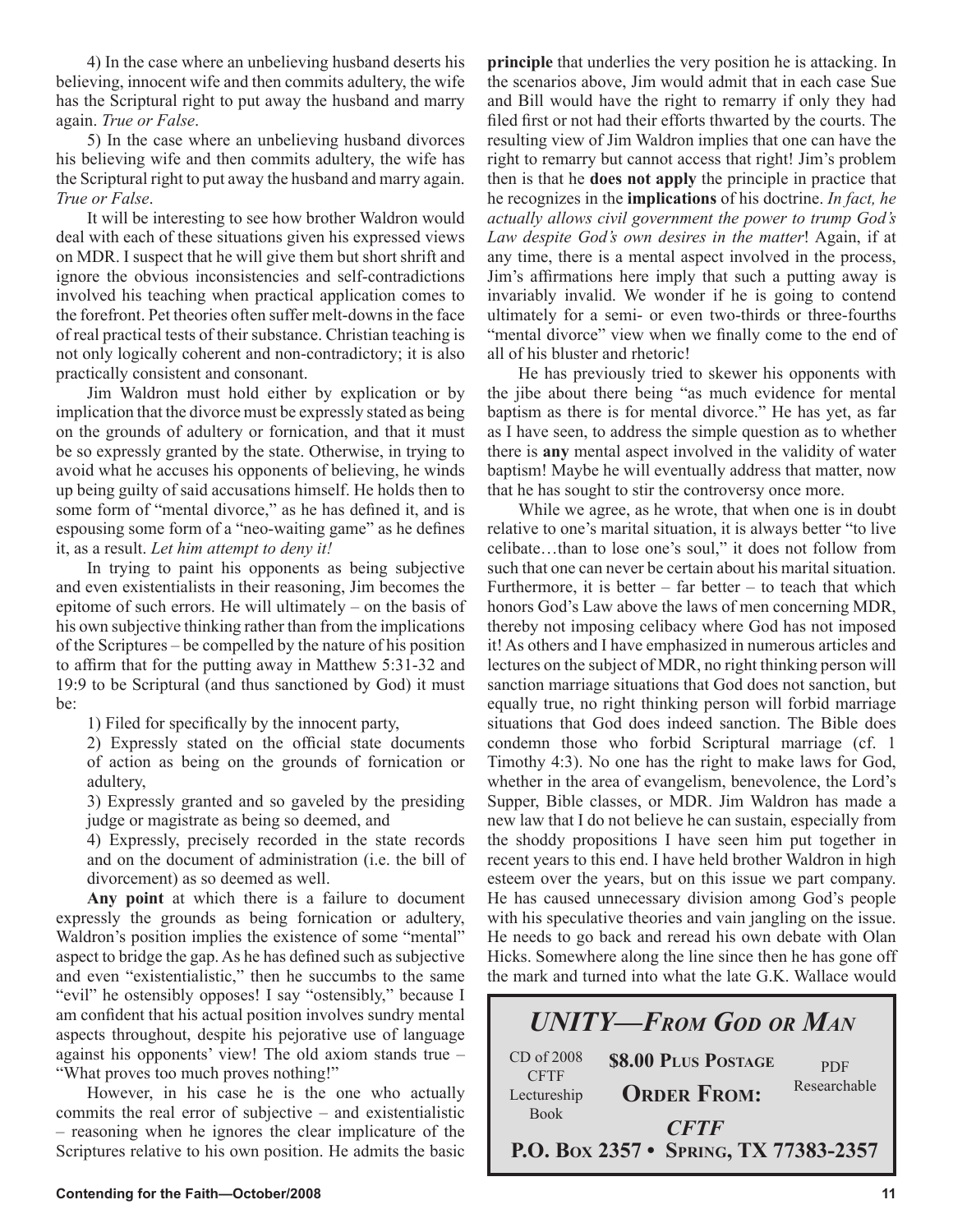have called a "crank" on the doctrine of MDR.

The brethren whom he has been attacking on this matter believe every word of Matthew 5:31-32, as well as all of the other texts bearing on the subject. But not only is that the case, they are more than willing to defend the Bible doctrine of MDR in public debate with those who would pervert it. That includes not only debating with those who loose where God has not loosed (as seen in the teaching of such errorists as Olan Hicks, Al Maxey, John Edwards, and Robert Waters), but also those who bind where God has not bound.

The latter includes brother Jim Waldron and his would-be cohorts, as well as brother Stan Crowley of the Schertz, TX congregation and also the elders, staff, and faculty at the Southwest church of Christ in Austin, TX with its school, the Southwest School of Bible Studies, to whom we have made previous challenges, which challenges are still on the table!

> **—607 72nd St. Newport News. VA 23605**

### **WHERE SHOULD WE STAND ON THE ISSUE OF FELLOWSHIP? (Article Review)**

#### **Bruce Stulting**

Brother Kevin Cauley wrote the above entitled article herein under review. Since the beginning of 2008 Cauley has been on the faculty of Southwest School of Bible Studies (hereafter SWSBS), a work of the Southwest (hereafter SW) Church of Christ, Austin, TX. His father, Charles Cauley, is one of the elders of the SW Church.

Cauley's article appeared in the August 24, 2008 issue of SW's weekly bulletin, *The Southwesterner*. I first met brother Cauley in 1987 when we were students in SWSBS. During the course of our two years at Southwest, I came to know him very well and have always thought of him as a friend and brother. After graduation, I have had very little contact with Cauley, but have read and profited from many of his articles over the years. However, in his article presently under review, he has taught an erroneous view on fellowship.

In his first two paragraphs, Cauley discusses the difficulty of practicing fellowship—particularly in the area of withdrawing from the disorderly. According to Cauley,

The Bible doctrine of fellowship is a difficult subject for many because of the strong emotions involved in personal relationships…Practicing this command is not easy to do, either spiritually or emotionally. Because of this, some simply will not do what God desires: they will not withdraw fellowship when God's Word demands it.

The Bible teaches clearly in such passages as Matthew 18, 1 Corinthians 5, 2 Thessalonians 3, and Romans 16:17 that sometimes we must. The Bible also teaches that failure to withdraw fellowship appropriately is equally offensive to God (2 Thess. 3:14). Such underscores the seriousness God has regarding the command.

He also mentions that this difficulty is especially true with regard to family and friends. With this most would agree with Cauley. However, it needs to be said that any reluctance to withdraw fellowship from an impenitent brother is due to a lack of faith in Christ and his Gospel. One must never allow emotions *alone* to dictate and take the lead in one's decisions and actions. **"He that trusteth in his own heart is a fool: but whoso walketh wisely, he shall be delivered"** (Prov. 28:26).

Because of their disobedience, Nadab and Abihu were

consumed with fire from God (Lev. 10.1,2).

**"And Moses said unto Aaron, and unto Eleazar and unto Ithamar, his sons, Uncover not your heads, neither rend your clothes; lest ye die, and lest wrath come upon all the people: but let your brethren, the whole house of Israel, bewail the burning which the LORD hath kindled"** (Lev. 10:6).

 Notice, Moses told the family not to grieve over the punishment of Nadab and Abihu. Rather they were to grieve over the fact that God's anger was aroused. We must fear God rather than men (Matt. 10:28). Consider also the case of the impenitent fornicator of first Corinthians chapter five. Of him Paul wrote: **"And ye are puffed up, and have not rather mourned, that he that hath done this deed might be taken away from among you"** (v. 2). When a brother or sister sins, we must mourn over the fact that God's law has been violated and the wrath of God is directed toward the sinner. However, some, like Cauley, seem only to get puffed up and ignore the sin. At least with *certain sinners* that seems to be the case.

In contrast with those who refuse to withdraw fellowship from the impenitent sinner, Cauley discusses "those who abuse church discipline". According to Cauley, these brethren want to withdraw fellowship upon the "slightest of indiscretions." He concludes by saying this is a "repugnant and unbiblical position." Here Cauley is guilty of the old "bait and switch" routine. In the middle of talking about those who commit sin, he *switches* to those who commit the "slightest indiscretions" without any indication to the reader that he has changed subjects. In doing so, he baits us with "sin" and switches to the less offensive term "slightest" indiscretions." *Why would he do this?* It appears Cauley is making a distinction between sins. Cauley is not the first to make this "flip flop". He probably will not be the last to do so. How do we determine which sin constitutes one of the "slightest indiscretions"? Just which sins are we at liberty to ignore? *Cauley needs to be specific, define his terms and tell us which sins are "little white sins" that God permits us to ignore, and which ones are "big bad black sins" that God will not permit us to ignore.*

Perhaps Cauley had in mind a sin like Uzzah's. Consider,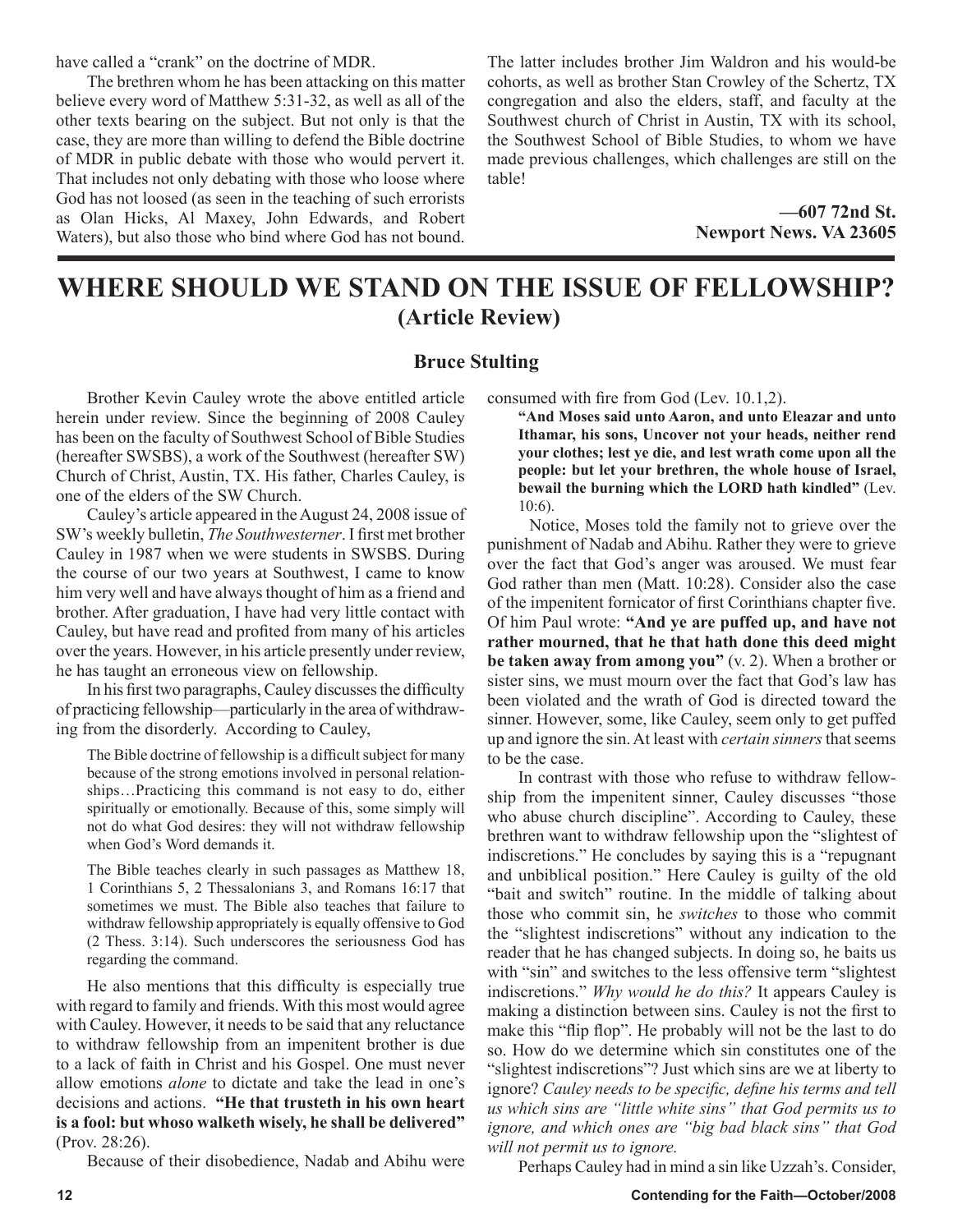**"And when they came to Nachon's threshingfloor, Uzzah put forth his hand to the ark of God, and took hold of it; for the oxen shook it. And the anger of the LORD was kindled against Uzzah; and God smote him there for his error; and there he died by the ark of God"** (2 Sam. 6:6,7).

There can be no doubt that Uzzah was sincere and had good intentions when he touched the ark of God. Surely this would qualify as one of the "slightest infractions" to which brother Cauley was referring. When God dealt swiftly and harshly with Uzzah, was He taking a "repugnant and unbiblical position"? No one, not even Cauley would agree that God would be guilty of such capriciousness. But, if this is not a case of the "slightest indiscretion" what is? Like King David, Cauley is displeased when God (and his faithful servants) makes a breach against the unfaithful (2 Sam. 6:8). When David learned the truth of the matter he changed his mind and sought God after the due order (1 Chron. 14). I wonder if brother Cauley will do the same? I hope and pray that he will.

Cauley continues his attack on those who "want to withdraw fellowship upon the slightest of indiscretions." He states:

To compound their error, they hold faithful brethren, who in patience and love continue to work with these individuals, in equal contempt. This view of fellowship is based upon the erroneous conclusion from 2 John 10-11 that mere personal appearances with certain people are enough to withdraw. In contrast, 2 John 10-11 teaches that we ought not to give aid and comfort to deliberate false teachers. If we do such, with support and encouragement, obviously we partake of their evil deeds.

No one that I know of is opposed to honest efforts made by the faithful to restore those in error. In fact, the Bible demands that when **"Brethren, if a man be overtaken in a fault, ye which are spiritual, restore such an one…"** (Gal. 6:1a). However, the verse also warns that we must act in, **"…the spirit of meekness; considering thyself, lest thou also be tempted"** (Gal. 6:1b). We must realize that those in error (any error) pose a grave danger to the faithful. That is why we are commanded to purge sin from the church (1 Cor. 5:7). *In working with those in sin, we must never give the appearance of approval or fellowship.*

Cauley mentions those who make "mere personal appearances with certain people." Again, he seems to want to allow some who are in sin to get a free ride or a pass of some kind. Yet, he recognizes that in giving "support and encouragement" to false teachers "obviously we partake of their evil deeds." If by "personal appearances" Cauley has in mind lectureships or gospel meetings, et al., then we ask, *"How can a faithful Christian appear in such activities and not give 'support and encouragement' to everyone on the lineup, including any false teachers who are appearing on the same program?"* That is the very thing that 2 John 9-11 is condemning. (*And Cauley is presently helping mold the thinking of SWSBS preaching students*—**Editor**).

When one receives an invitation to speak on a lectureship where a false teacher is a part of the program, one of three things will be true: (1) He/she is ignorant of the error of the false teacher and accepts the invitation; (2) He/she knows of the error of the false teacher and accepts the invitation, but exposes the false teacher's error; or (3) He/she knows of the error of the false teacher and accepts the invitation, but ignores the error of the false teacher. Of these three possibilities, actions 1 and 2 could occur without sin, but person number one may need to clarify himself in the event that he learns about the false teacher after the fact. However, 2 John 9-11 condemns the actions of number three *and Cauley full well knows this*. Nevertheless, he wants to be able to make "personal appearances with certain people".

We are commanded to **"have no fellowship with the unfruitful works of darkness, but rather reprove them"** (Eph. 5:11). But, Cauley says that it is acceptable to have "some" fellowship with the unfruitful works of darkness. Consider the example of Achan. **"But the children of Israel committed a trespass in the accursed thing: for Achan…took of the accursed thing: and the anger of the LORD was kindled against the children of Israel"** (Joshua 7:1). *Notice that Israel is said to have committed trespass, but it was actually Achan who sinned.* When Israel went into battle against Ai, she was soundly defeated. *God turned his back on them in battle because of their association with one sinful man.* From this we learn that we cannot go to battle and expect God to bless us when there is sin in the camp (Rom. 15:4). However, Cauley wants to go into battle with sin on the lectureship. Does he really believe that the Lord will bless such efforts?

Cauley further states, "Second John 10-11 does not suggest, however, that fellowship ought to be recursively withdrawn from anyone appearing with someone who is in error." In other words, he is saying that we are remain in fellowship with a "faithful" brother who makes a "personal appearance" with a false teacher, but does not rebuke the false teacher and those who invited him to participate. Cauley understands God prohibits faithful Christians from fellowshipping those who do not abide in the doctrine of Christ. However, he greatly blunders by teaching that fellowship can be extended to those who bid God speed to teachers of error. John teaches that the one bidding God speed is just as guilty of sin as the false teacher that he encourages. That being the case, we ask Cauley, *"Why do you make a distinction between these two sinners when John does not?"* If we knowingly extend fellowship to anyone in error, we are guilty of sin. The key to this issue that Cauley has missed (as many others have also missed it) is *knowledge and accountability*. If I have knowledge (either personal knowledge or from credible witnesses) regarding a false teacher, I must not extend fellowship to him/her. To do so is to violate the teaching of 2 John 9-11. We are commanded **"Prove all things; hold fast that which is good. Abstain from all appearance of evil"** (1 Thes. 5:21,22). However, some seem not to desire putting certain brethren to the test; nor do they want to abstain from evil in every form.

I must say that I am not surprised by Cauley's position regarding fellowship since he is now working with the SW Church. This church started showing signs of liberalism regarding fellowship some time ago. In the fall of 2006 the Fish Hatchery Road congregation in Huntsville, Texas (where I preach and currently serve as an elder) withdrew from brother Wayne Robbins for scriptural reasons. In an effort to comply with the Scriptures, the Fish Hatchery Road congregation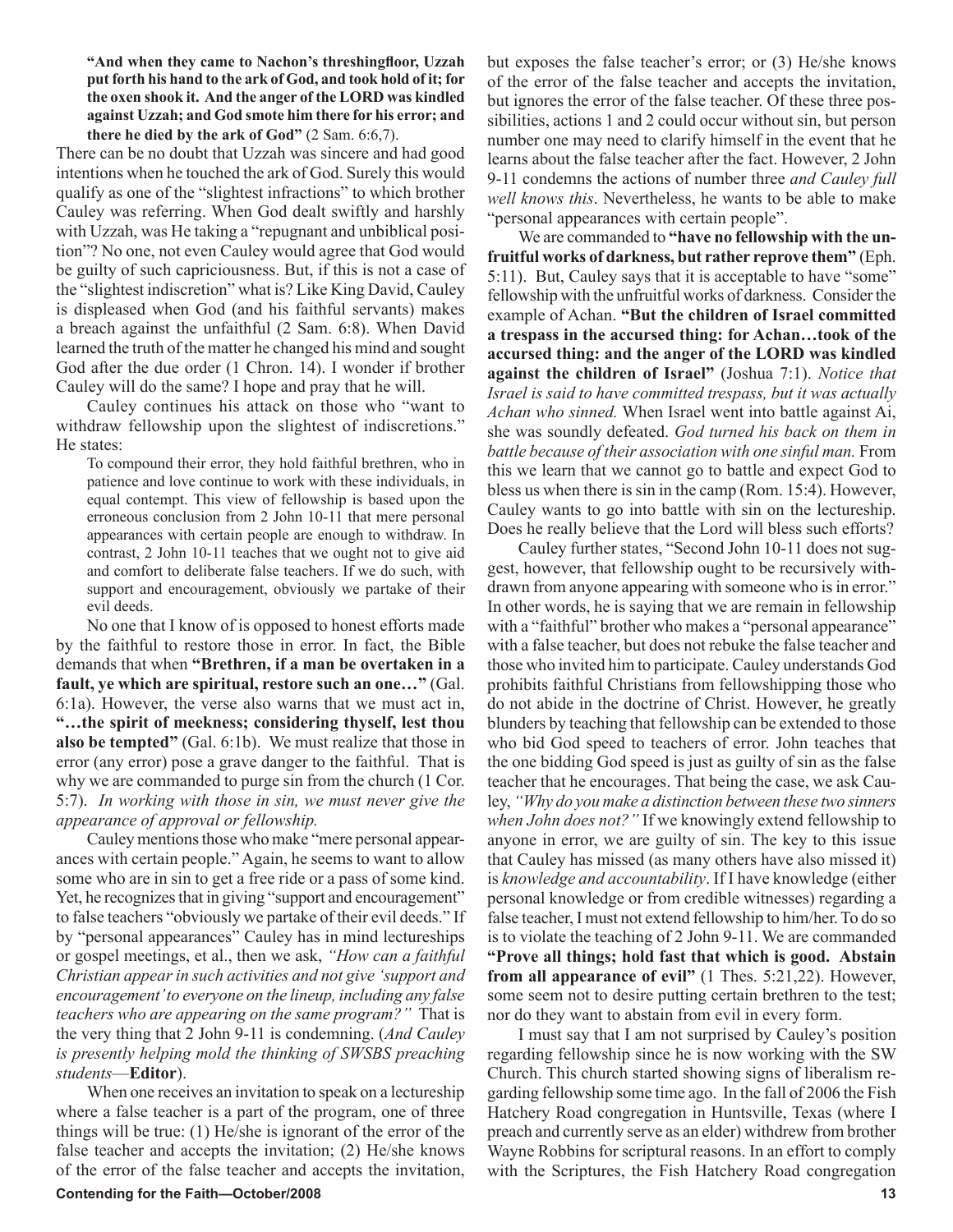sent letters to area congregations for the purpose of marking Robbins (Rom 16:17; 1 Cor. 5:2; 2 Thes. 3:6; 14,15; and Titus 3:10). When we learned that Robbins had been accepted to SWSBS, the Fish Hatchery Road congregation sent a letter to the elders of the SW church whose work SWSBS is. Later, it was commonly reported that Robbins was accepted in SWSBS.

On November 30, 2006 (at the request of the Fish Hatchery Road congregation), I attempted to contact by email the SW elders to request a meeting between them and some of the men from Fish Hatchery Road. This email went unanswered. On Tuesday, Dec. 5, 2006, I phoned Marion Taylor (a SW elder and long time acquaintance of mine) to request a meeting. Brother Taylor agreed to the meeting, but indicated he needed to confer with his fellow elders about our request. He requested that I call again Thursday to finalize the meeting. However, his fellow elders refused to meet and discuss the spiritual condition of brother Robbins. Needless to say, I was disappointed in the SW eldership. These men could have helped restore Robbins. Rather, they chose to ignore his sins and accept him into fellowship. Robbins has since completed his training at SWSBS and is reported to be preaching in Coldspring, Texas at a congregation that was started by unsound brethren.

The SW elders continued in fellowship with Robbins even though he refused to repent. For this cause, on January 14, 2007, the Fish Hatchery Road congregation sent a letter to the SW elders. In part it stated:

For the above reasons, we, the members of the Fish Hatchery church of Christ, humbly end our working relationship with the brethren of the Southwest congregation in Austin, Texas. This will continue to be the case until your present course of action changes. The brotherhood is in peril partly because some will not respect God's commandment regarding fellowship and discipline. Until this problem is corrected throughout the brotherhood, things will continue to get worse. It is our heart's desire and prayer that these problems will be resolved and peace will be restored in our brotherhood.

A copy of this letter was sent to the faculty of the SWSBS. No one, including the SW elders, responded to our letter. Thus, brother Cauley is simply wresting the Scriptures in order to justify the ongoing practice of the SW congregation regarding a new and false fellowship.

Cauley calls for "balance" in his final paragraph. "Balance" has become the mantra of modern liberalism. However, Cauley's idea of balance includes ignoring the sins of some and extending fellowship to those in error. Remember, he advocates fellowship with those who commit the "slightest of indiscretions". This attitude toward sin has caused a division in the Lord's church of historic proportions. The brotherhood must return to the Biblical principle of discipline and once again mark and avoid those in sin. *We are living in troubling times and must now choose between that which is right and that which is easy.* As Joshua stated long ago, **"…as for me and my house, we will serve the Lord"** (Josh. 24:15). It is my hope and prayer that brother Cauley (along with many others) will restudy the Biblical doctrine of fellowship and choose that which is right and cannot be wrong!

#### **—925 Fish Hatchery Rd. Huntsville, TX 77320–7009**

#### $5003$

**"If I profess with the loudest voice and clearest expression every portion of the truth of God except precisely that little point which the world and the devil are at that moment attacking, I am not confessing Christ, however boldly I may be professing Christ. Where the battle rages, there the loyalty of the soldier is proved, and to be steady on all the battlefield besides, is mere flight and disgrace, if he flinches at that point." —Martin Luther**

# **TRUTH BIBLE INSTITUTE...**

is an educational institution without walls helping others to learn to teach God's Word (2 Timothy 2:2). All courses are taught over the internet through MP3 recordings. Study the Bible and Bible related subjects at your own pace under a qualified and experienced faculty in the privacy of your own home. If you are prepared to work, is it not time that you studied with us?

*APPLICATION DEADLINE FOR THE 2009 SPRING TRIMESTER IS DEC. 7, 2008. CLASS REGISTRATION FOR THE 2009 SPRING TRIMESTER IS DEC. 24, 2007—JAN. 6, 2009 . NOW IS THE TIME TO APPLY FOR THE 2009 SPRING TRIMESTER. APPLICATION FORMS ARE LOCATED ON THE TBI WEB SITE.*

**FOR MORE INFORMATION PLEASE GO TO OUR WEB SITE OR WRITE US:**

# **www.truthbibleinstitute.org**

**TRUTH BIBLE INSTITUTEP. O. BOX 39SPRING, TEXAS 77383PHONE: 281.350.5516**

Institute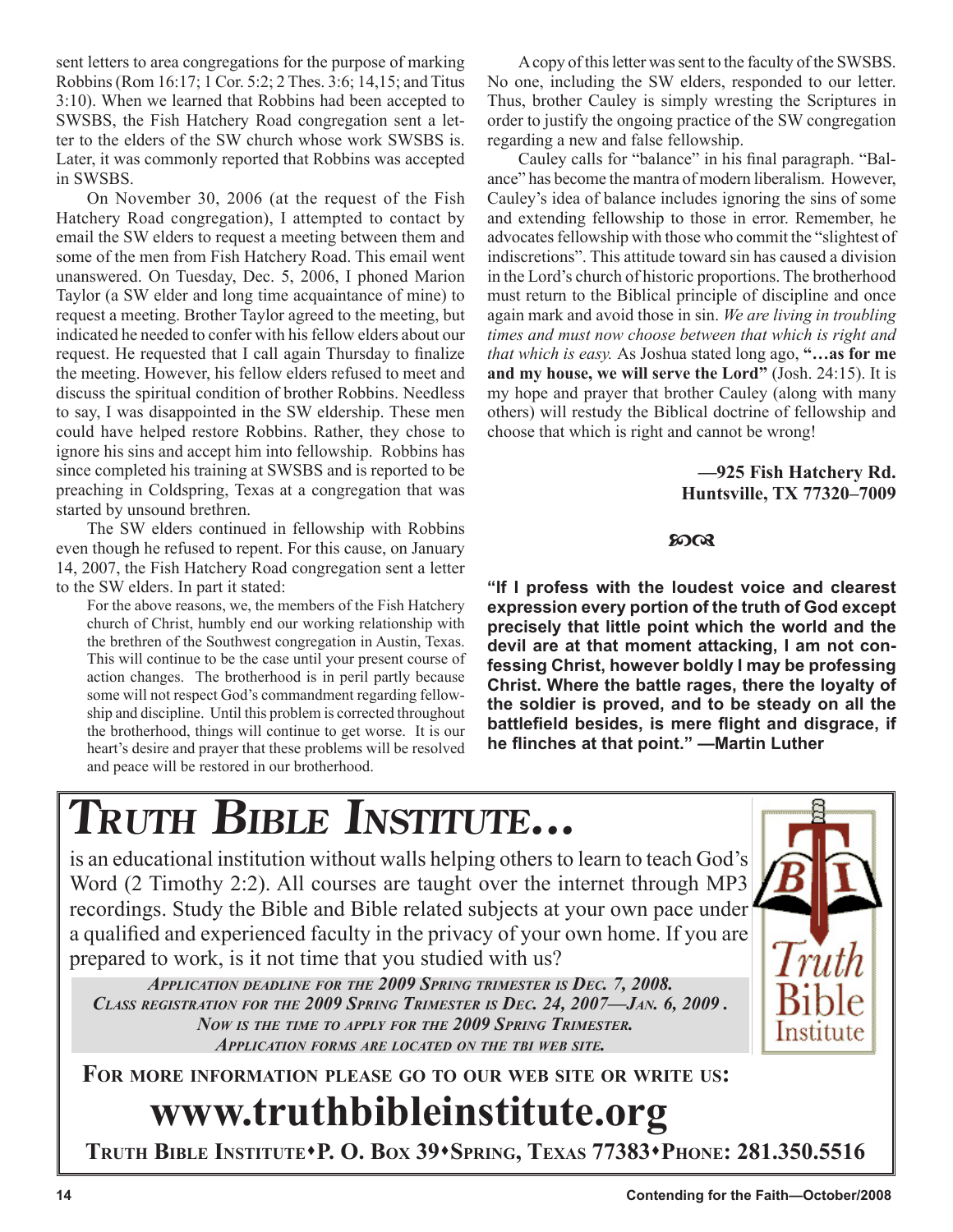## **2009 SPRING** *CFTF* **LECTURES "Religion & Morality—FROM GOD OR MAN" FEBRUARY 22—25, 2009**

**Terry M. Hightower**

#### **David P. Brown, Director**

#### **SUNDAY, FEBRUARY 22**

9:30 AM **Steve Yeatts:** *Higher Secular Education—What Should You Expect Your Child to Be taught?*

10:30 AM **Darrell Broking:** *Divorce & Remarriage—Did God say What He Meant And Mean What He Said?*

**NOON MEAL PROVIDED BY THE SPRING CONGREGATION**

5:00 PM **Lester Kamp:** *The Social Gospel—Following Christ for the Loaves and Fishes*

6:00 PM **Terry Hightower:** *Atheism—True or False?*

#### **MONDAY, FEBRUARY 23**

9:00 A M **Jack Stephens:** *Marriage—Who Originated It and Governs It?*

10:00 AM **Michael Hatcher:** *The Resurrection of Christ—Is Jesus Christ Alive Today?*

\*10:00 AM **Sonya West:** *The Feminist Movement—"You've Come a Long Way Baby," But was it Up or Down? (I)*

11:00 AM **Wayne Blake:** *Humanism and Pluralism—Is Man the Measure of All Things?*

#### **LUNCH BREAK**

1:30 PM **Skip Francis:** *Darwinian Evolution—Is Man Only an Improved Ape?*

2:30 PM **Paul Vaughn:** *The Bible—Inspired by Man or God?* 

3:30 PM **Dub Mowery:** *Abortion—Murdering a Baby or Removing a Blob of Protoplasm?*

#### **DINNER BREAK**

6:30 PM **CONGREGATIONAL SINGING**

- 7:00 PM **Daniel Denham:** *The Nature of Truth—What is The Truth about Truth?*
- 8:00 PM **Jesse Whitlock:** *Homosexuality—Didn't He Make them Male and Female?*

**TUESDAY, FEBRUARY 24**<br>9:00 AM Ken Cohn: *Theistic Evolution* 9:00 AM **Ken Cohn:** *Theistic Evolution—Is Evolution the Mechanism God used to Create the Universe?*

10:00 AM **Ken Chumbley:** *Agnosticism—Can We Know Anything?*

 \*10:00 AM **Sonya West:** *The Feminist Movement—"You've Come a Long Way Baby," But was it Up or Down? (II)* 11:00 AM **Gene Litke:** *The Age of the Earth—Young or Old?*

 **LUNCH BREAK**

- 1:30 PM **Johnny Oxendine:** *The Sexual Revolution—Are We Dressing Fornication and Adultery in Formal Wear?*
- 2:30 PM: **Gene Hill:** *Preacher Training Schools—Are They Living Up To the Reason They Were Begun?*

3:30 PM **David P. Brown:** *Atheist Ethics—Are Ethics Without God Possible?*

#### **DINNER BREAK**

6:30 PM **CONGREGATIONAL SINGING**

7:00 PM: **Danny Douglas:** *The Humanity of Christ—Is He Truly Human?*

8:00 PM: **Lynn Parker:** *Modesty—What is the Bible's Definition?*

#### **WEDNESDAY, FEBRUARY 25**

- 9:00 AM: **Buddy Roth:** *Medical Doctors—Killers or Healers?*
- 10:00 AM: **Lee Moses:** *The Historical Jesus—Is Christ a Mythological Being?*

11:00 AM **Gary Summers:** *Post Modernism—Is My God Not Your God and My Truth Not Your Truth?* 

- **LUNCH BREAK**
- 1:30 PM **Tim Cozad:** *The Miracles of Christ—Did Jesus Work Miracles? If He Did, Why Did He?*
- 2:30 PM **Bruce Stulting:** *Deity of Christ—Is Jesus of Nazareth God?*
- 3:30 PM **John West:** *"Good Ole Noah Built an Ark Like God Told Him To"—Are You Kidding Me?*

**DINNER BREAK**

- 6:30 PM **CONGREGATIONAL SINGING**
- 7:00 PM **David B. Watson:** *Christians Must Be Militant—Does Jesus Demand that the Church Confront Error?*

8:00 PM **Dub McClish:** *Higher "Christian" Education—What Should You Expect Your Child to Be Taught?* 

#### **Lunch Provided by the Spring Congregation • Hardback Book of Lectures Available R. V. Hook-Ups • Video and Audio Recordings • Approved Displays**

#### **Elders: Kenneth D. Cohn, Buddy Roth and Jack Stephens**

**Spring Church Secretary: Sonya West**

**SPRING CHURCH OF CHRIST, 1327 SPRING CYPRESS ROAD, SPRING, TX 77383**

**Church Office Phone (281) 353-2707**

**Email sonyacwest@gmail. \*LADIES ONLY**

**Paul Vaughn**